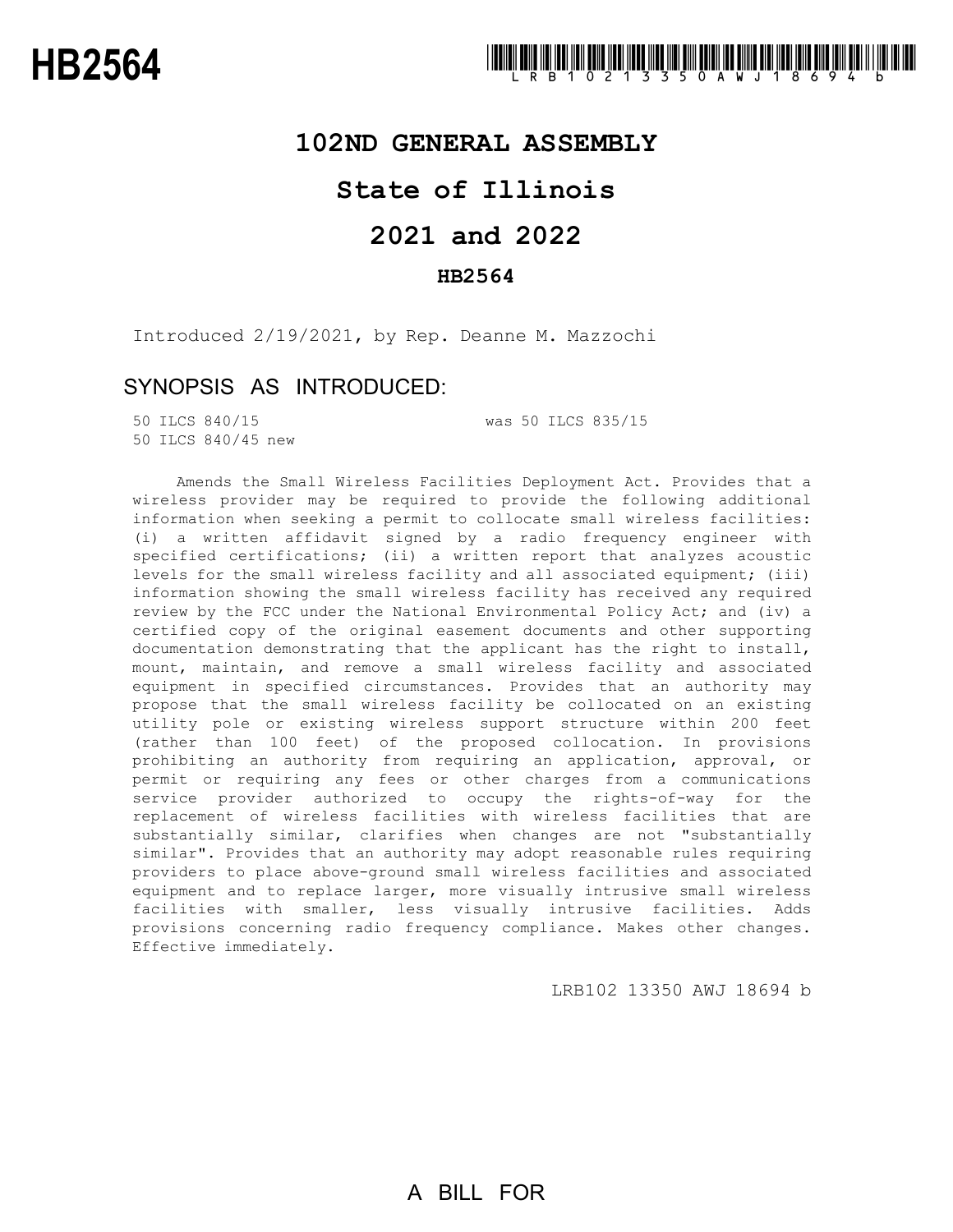1

AN ACT concerning local government.

#### **Be it enacted by the People of the State of Illinois, represented in the General Assembly:** 2 3

Section 5. The Small Wireless Facilities Deployment Act is amended by changing Section 15 and adding Section 45 as follows: 4 5 6

(50 ILCS 840/15) (was 50 ILCS 835/15) 7

(Section scheduled to be repealed on June 1, 2021) 8

Sec. 15. Regulation of small wireless facilities. 9

(a) This Section applies to activities of a wireless provider within or outside rights-of-way. 10 11

(b) Except as provided in this Section, an authority may not prohibit, regulate, or charge for the collocation of small wireless facilities. 12 13 14

(c) Small wireless facilities shall be classified as permitted uses and subject to administrative review in conformance with this Act, except as provided in paragraph (5) of subsection (d) of this Section regarding height exceptions or variances, but not subject to zoning review or approval if they are collocated (i) in rights-of-way in any zone, or (ii) outside rights-of-way in property zoned exclusively for commercial or industrial use. 15 16 17 18 19 20 21 22

23

(d) An authority may require an applicant to obtain one or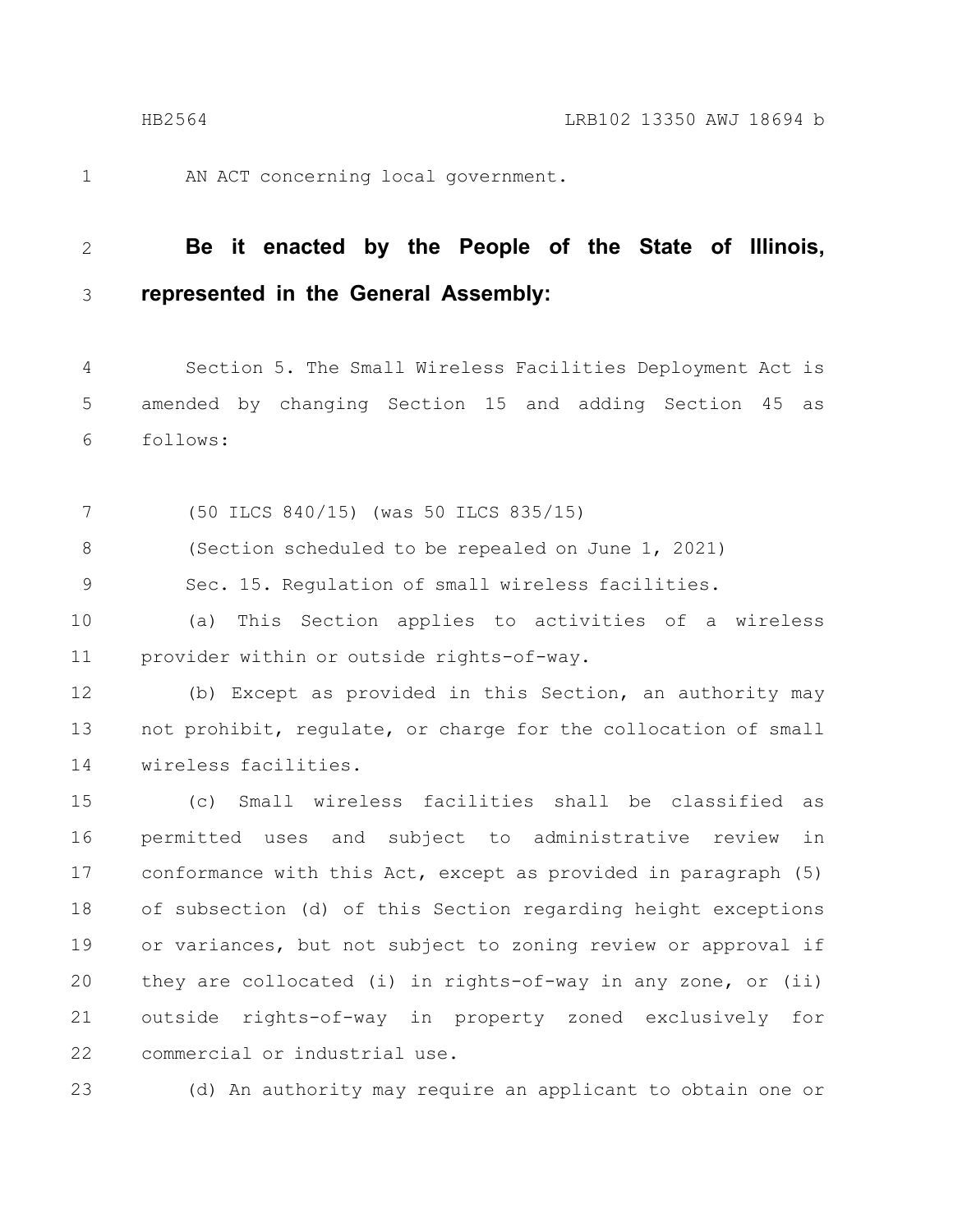more permits to collocate a small wireless facility. An authority shall receive applications for, process, and issue permits subject to the following requirements: 1 2 3

(1) An authority may not directly or indirectly require an applicant to perform services unrelated to the collocation for which approval is sought, such as in-kind contributions to the authority, including reserving fiber, conduit, or utility pole space for the authority on the wireless provider's utility pole. An authority may reserve space on authority utility poles for future public safety uses or for the authority's electric utility uses, but a reservation of space may not preclude the collocation of a small wireless facility unless the authority reasonably determines that the authority utility pole cannot accommodate both uses. 4 5 6 7 8 9 10 11 12 13 14 15

(2) An applicant shall not be required to provide more information to obtain a permit than the authority requires of a communications service provider that is not a wireless provider that requests to attach facilities to a structure; however, a wireless provider may be required to provide the following information when seeking a permit to collocate small wireless facilities on a utility pole or wireless support structure: 16 17 18 19 20 21 22 23

(A) site specific structural integrity and, for an authority utility pole, make-ready analysis prepared by a structural engineer, as that term is defined in 24 25 26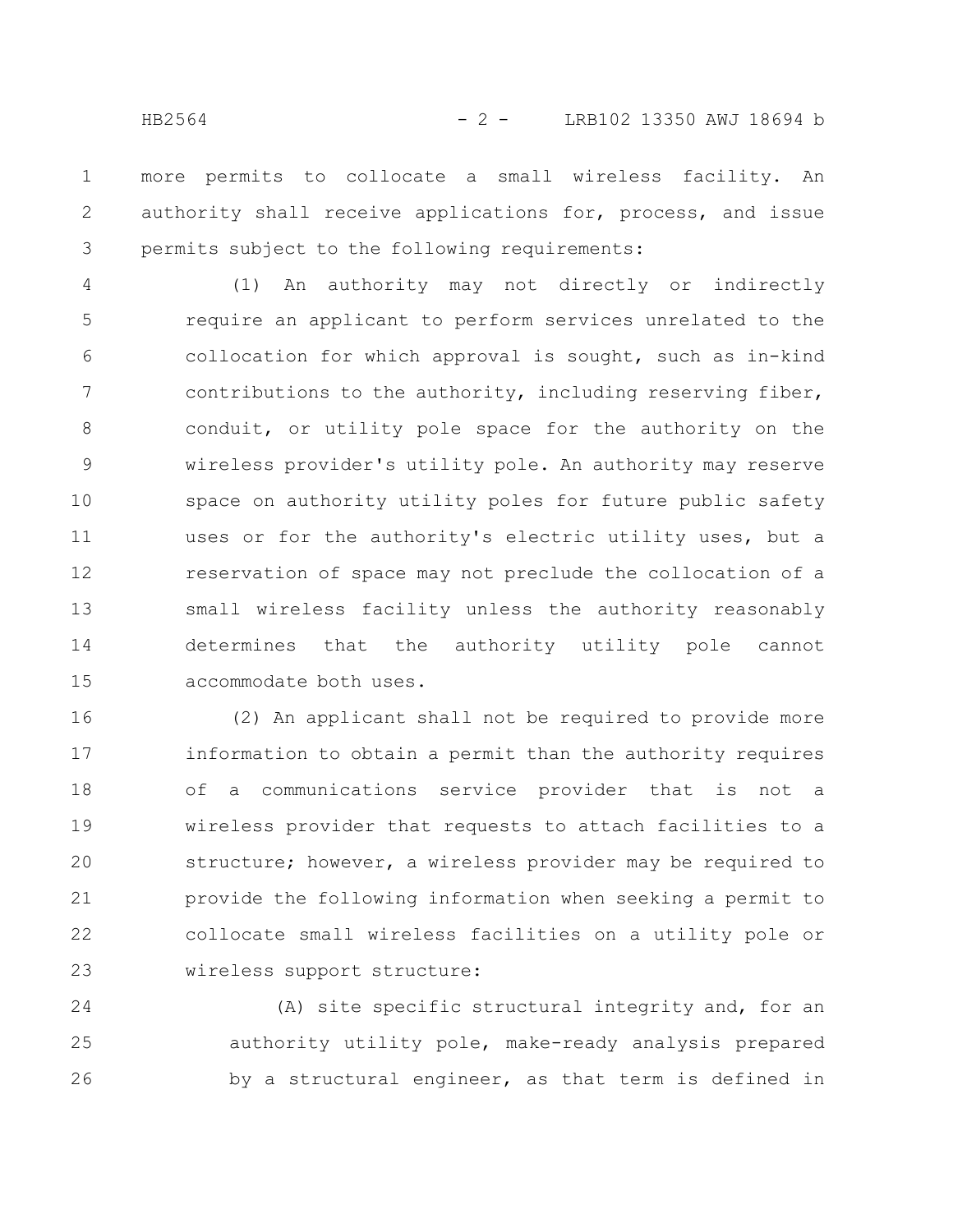### HB2564 - 3 - LRB102 13350 AWJ 18694 b

Section 4 of the Structural Engineering Practice Act of 1989; 1 2

(B) the location where each proposed small wireless facility or utility pole would be installed and photographs of the location and its immediate surroundings depicting the utility poles or structures on which each proposed small wireless facility would be mounted or location where utility poles or structures would be installed; 3 4 5 6 7 8 9

(C) specifications and drawings prepared by a structural engineer, as that term is defined in Section 4 of the Structural Engineering Practice Act of 1989, for each proposed small wireless facility covered by the application as it is proposed to be installed; 10 11 12 13 14 15

(D) the equipment type and model numbers for the antennas and all other wireless equipment associated with the small wireless facility; 16 17 18

(E) a proposed schedule for the installation and completion of each small wireless facility covered by the application, if approved; and 19 20 21

(F) certification that the collocation complies with paragraph (6) to the best of the applicant's knowledge;-22 23 24

(G) a written affidavit signed by a radio frequency engineer certifying: (i) the small wireless 25 26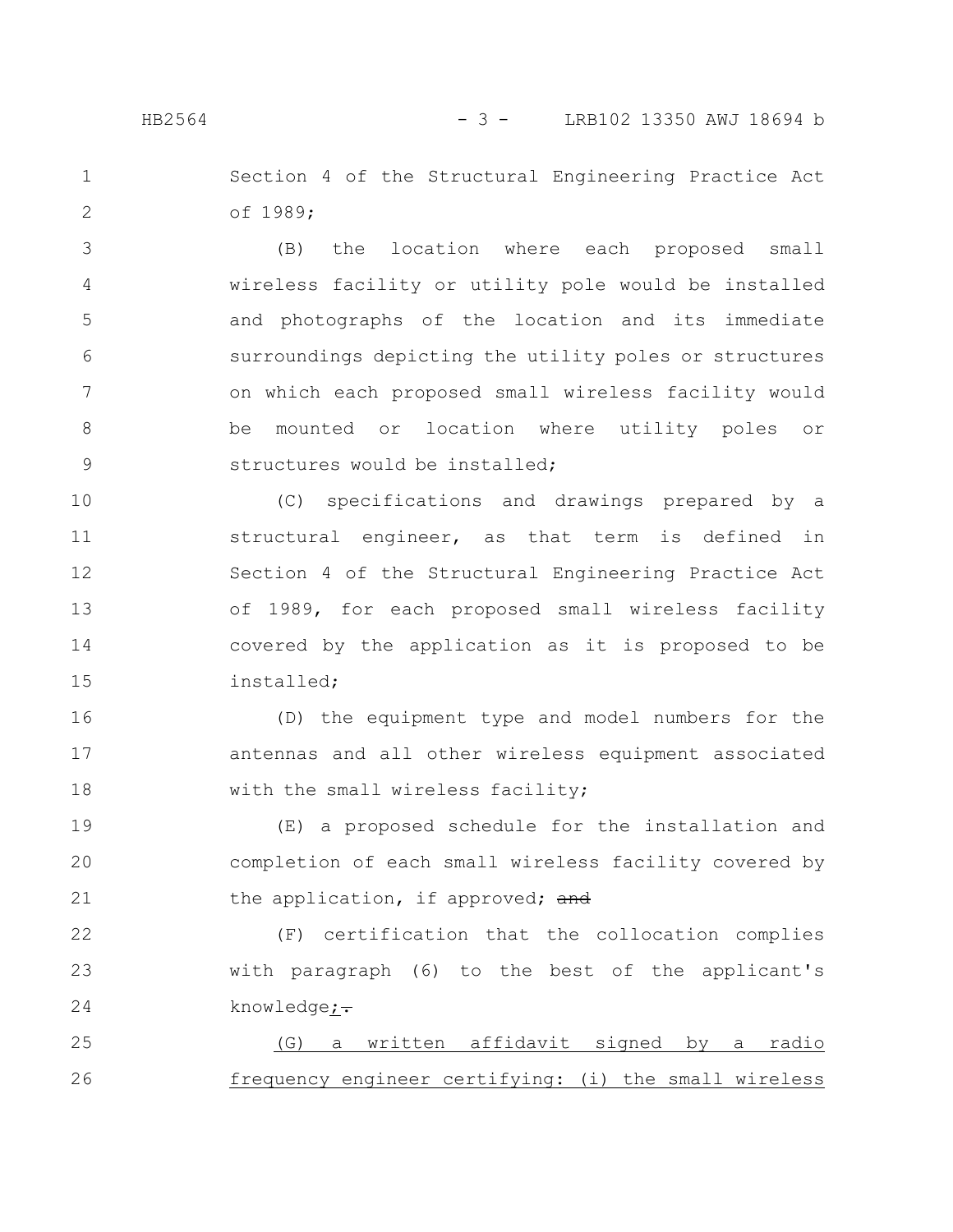| $\mathbf{1}$    | facility's compliance with applicable FCC rules and    |
|-----------------|--------------------------------------------------------|
| $\mathbf{2}$    | regulations relative to radio frequency emissions;     |
| 3               | (ii) technical data, such as the frequencies in use,   |
| $\overline{4}$  | power output levels and antenna specifications,        |
| 5               | reasonably necessary to evaluate compliance with       |
| 6               | maximum permissible exposure levels set by the FCC;    |
| $7\phantom{.0}$ | and (iii) a monitoring plan for the applicant's        |
| 8               | facility capable of tracking and recording the daily   |
| $\mathsf 9$     | amounts or levels of radio frequency emissions         |
| 10              | produced by the equipment in order to verify on an     |
| 11              | ongoing basis that the small wireless facility will    |
| 12              | not exceed applicable FCC radio frequency emissions.   |
| 13              | An authority may, in addition, require a baseline test |
| 14              | by a wireless provider, at the wireless provider's     |
| 15              | sole cost and expense, of the radio frequency          |
| 16              | emissions of a small wireless facility at the time of  |
| 17              | initial activation, with the results to be provided to |
| 18              | the authority;                                         |
| 19              | (H) a written report that analyzes acoustic levels     |
| 20              | for the small wireless facility and all associated     |
| 21              | equipment including, without limitation, all           |
| 22              | environmental control units, sump pumps, temporary     |
| 23              | backup power generators, and permanent backup power    |
| 24              | generators in order to demonstrate compliance with     |
| 25              | applicable authority noise regulations. The acoustic   |
| 26              | analysis must be prepared and certified by an engineer |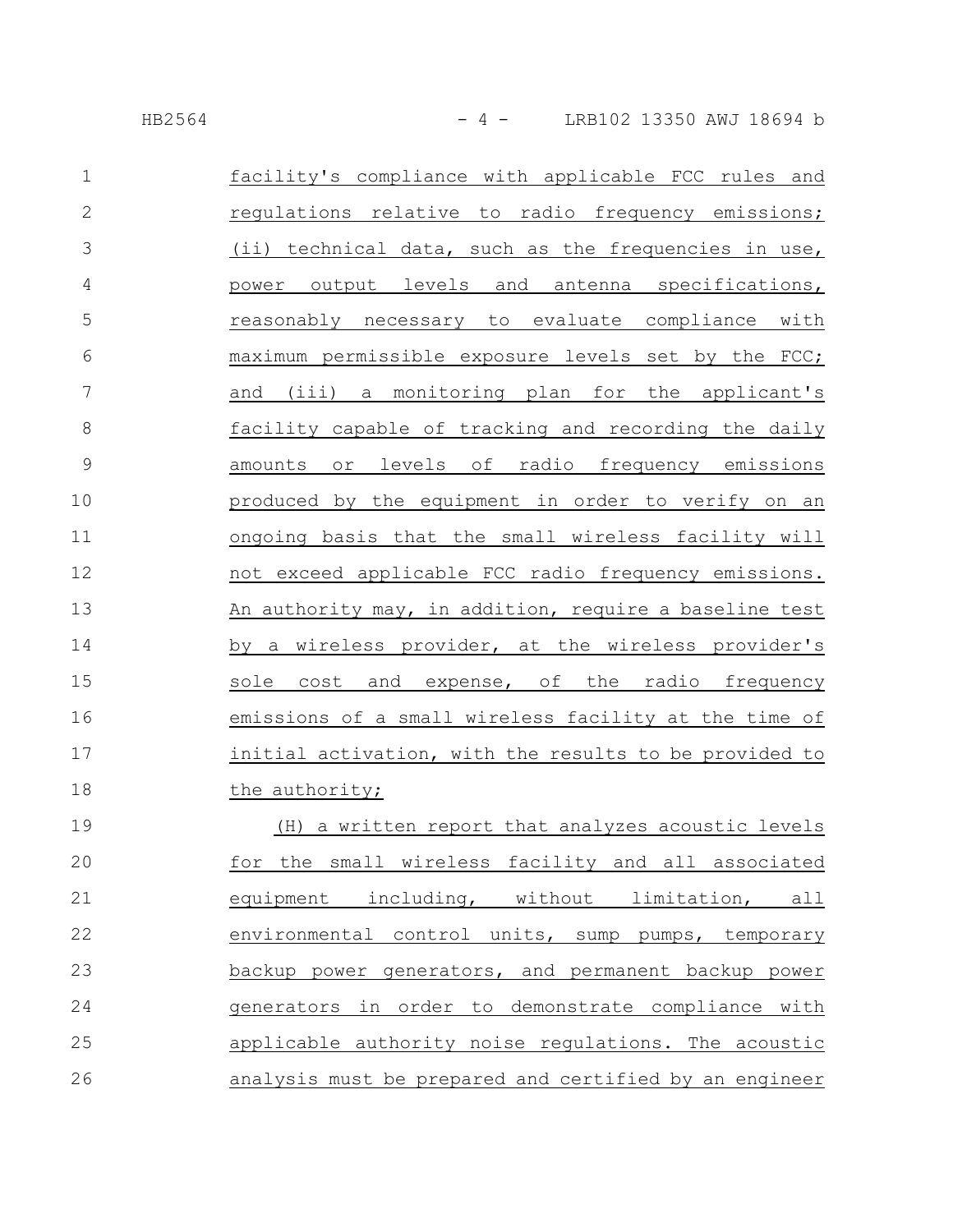| $\mathbf{1}$  | and include an analysis of the manufacturers'                      |
|---------------|--------------------------------------------------------------------|
| $\mathbf{2}$  | specifications for all noise-emitting equipment and a              |
| 3             | depiction of the proposed equipment relative to all                |
| 4             | adjacent property lines. In lieu of a written report,              |
| 5             | the applicant may submit evidence from the equipment               |
| 6             | manufacturer that the ambient noise emitted from all               |
| 7             | the proposed equipment will not, both individually and             |
| 8             | cumulatively, exceed the applicable limits;                        |
| $\mathcal{G}$ | (I) information showing the small wireless                         |
| 10            | facility has received any required review, such as an              |
| 11            | environmental assessment and review, by the FCC under              |
| 12            | the National Environmental Policy Act or is exempt                 |
| 13            | from such requirements. If the applicant claims the                |
| 14            | small wireless facility is exempt, it must state the               |
| 15            | basis for the exemption and provide proof, including               |
| 16            | supporting documents that establish that the facility              |
| 17            | meets such exemption; and                                          |
| 18            | where installation is proposed<br>(J)<br>in<br>а                   |
| 19            | right-of-way that consists of a easement dedicated for             |
| 20            | a certified<br>compatible use,<br>original<br>copy of<br>the       |
| 21            | easement documents, and other supporting documentation             |
| 22            | demonstrating that the applicant has the right to                  |
| 23            | install, mount, maintain, and remove a small wireless              |
| 24            | and associated equipment<br>facility<br>in or<br>the<br>on         |
| 25            | for<br>the<br>length<br>of the<br>easement<br>permit.<br>If<br>the |

applicant is claiming access to the easement as an 26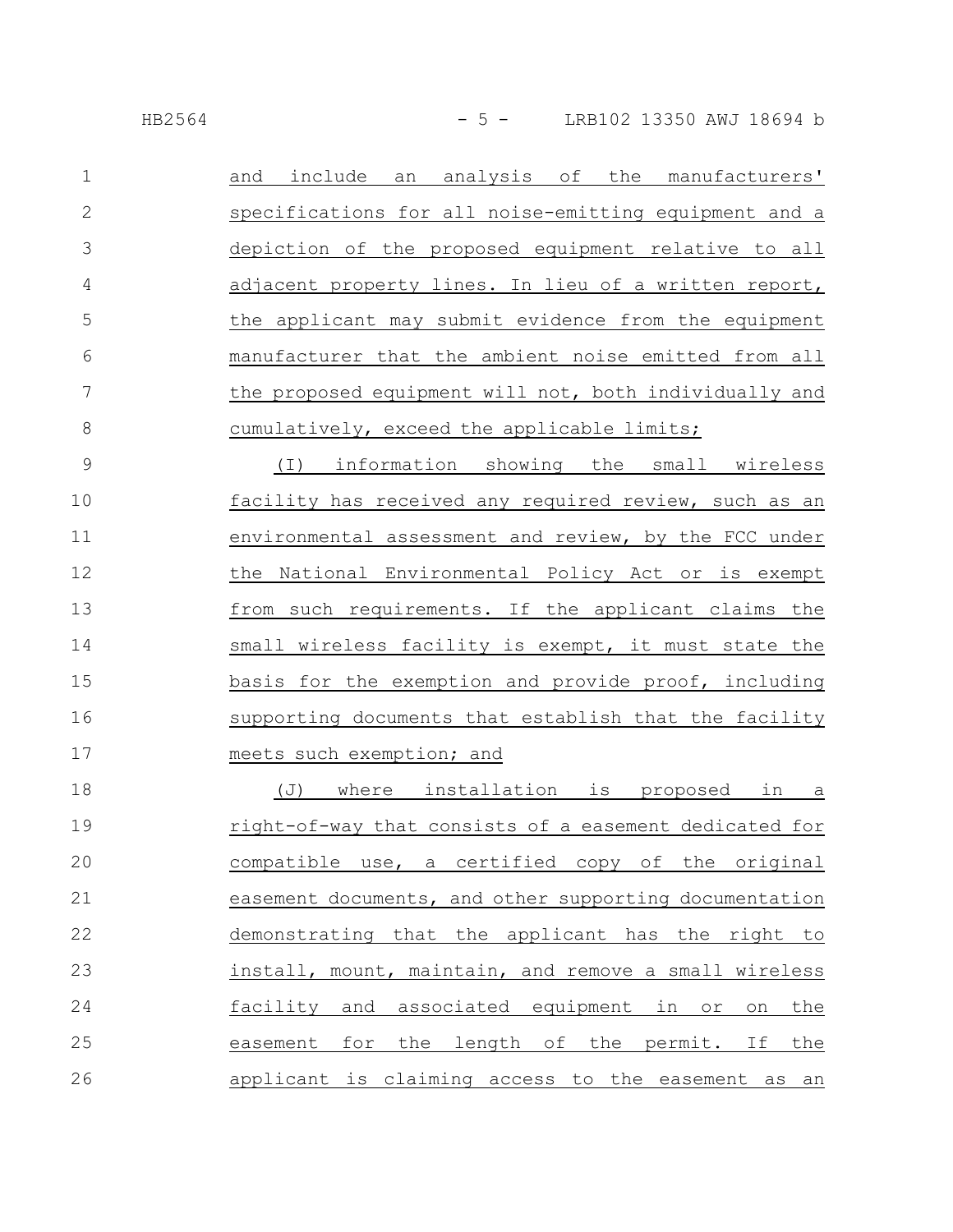HB2564 - 6 - LRB102 13350 AWJ 18694 b

assignee or successor in interest, the applicant shall, in addition, provide documents demonstrating that its assigned or successor rights in the easement are sufficient to allow it to install, mount, maintain, and remove the small wireless facility and associated equipment for the length of the permit. 1 2 3 4 5 6

(3) Subject to paragraph (6), an authority may not require the placement of small wireless facilities on any specific utility pole, or category of utility poles, or require multiple antenna systems on a single utility pole; however, with respect to an application for the collocation of a small wireless facility associated with a new utility pole, an authority may propose that the small wireless facility be collocated on an existing utility pole or existing wireless support structure within 200 100 feet of the proposed collocation, which the applicant shall accept if it has the right to use the alternate structure on reasonable terms and conditions and the alternate location and structure does not impose technical limits or additional material costs as determined by the applicant. The authority may require the applicant to provide a written certification describing the property rights, technical limits or material cost reasons the alternate location does not satisfy the criteria in this paragraph (3). 7 8 9 10 11 12 13 14 15 16 17 18 19 20 21 22 23 24 25

26

(4) Subject to paragraph (6), an authority may not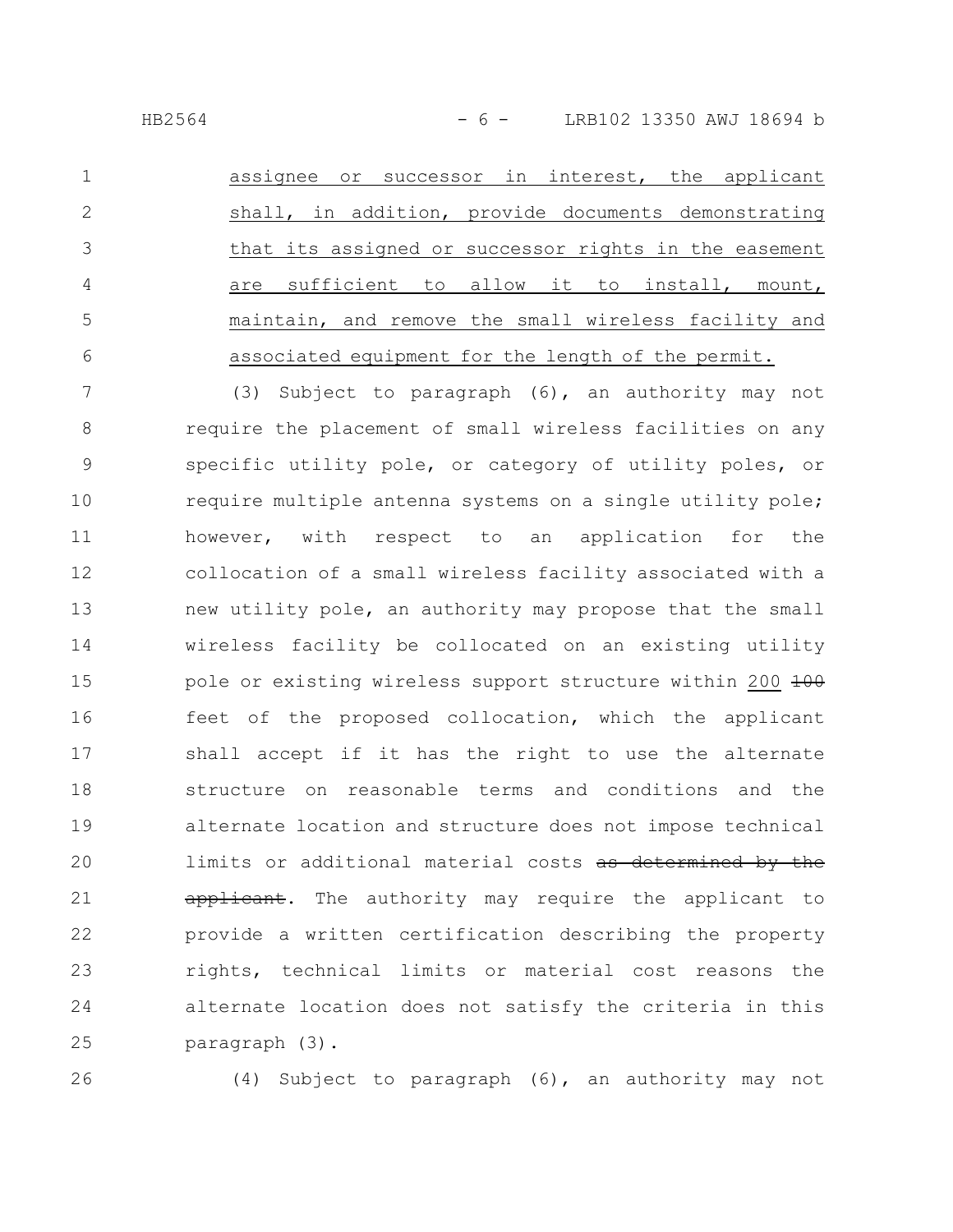1 2 3

limit the placement of small wireless facilities mounted on a utility pole or a wireless support structure by minimum horizontal separation distances.

(5) An authority may limit the maximum height of a small wireless facility to 10 feet above the utility pole or wireless support structure on which the small wireless facility is collocated. Subject to any applicable waiver, zoning, or other process that addresses wireless provider requests for an exception or variance and does not prohibit granting of such exceptions or variances, the authority may limit the height of new or replacement utility poles or wireless support structures on which small wireless facilities are collocated to the higher of: (i) 10 feet in height above the tallest existing utility pole, other than a utility pole supporting only wireless facilities, that is in place on the date the application is submitted to the authority, that is located within 300 feet of the new or replacement utility pole or wireless support structure and that is in the same right-of-way within the jurisdictional boundary of the authority, provided the authority may designate which intersecting right-of-way within 300 feet of the proposed utility pole or wireless support structures shall control the height limitation for such facility; or (ii) 45 feet above ground level. 4 5 6 7 8 9 10 11 12 13 14 15 16 17 18 19 20 21 22 23 24 25

26

(6) An authority may require that: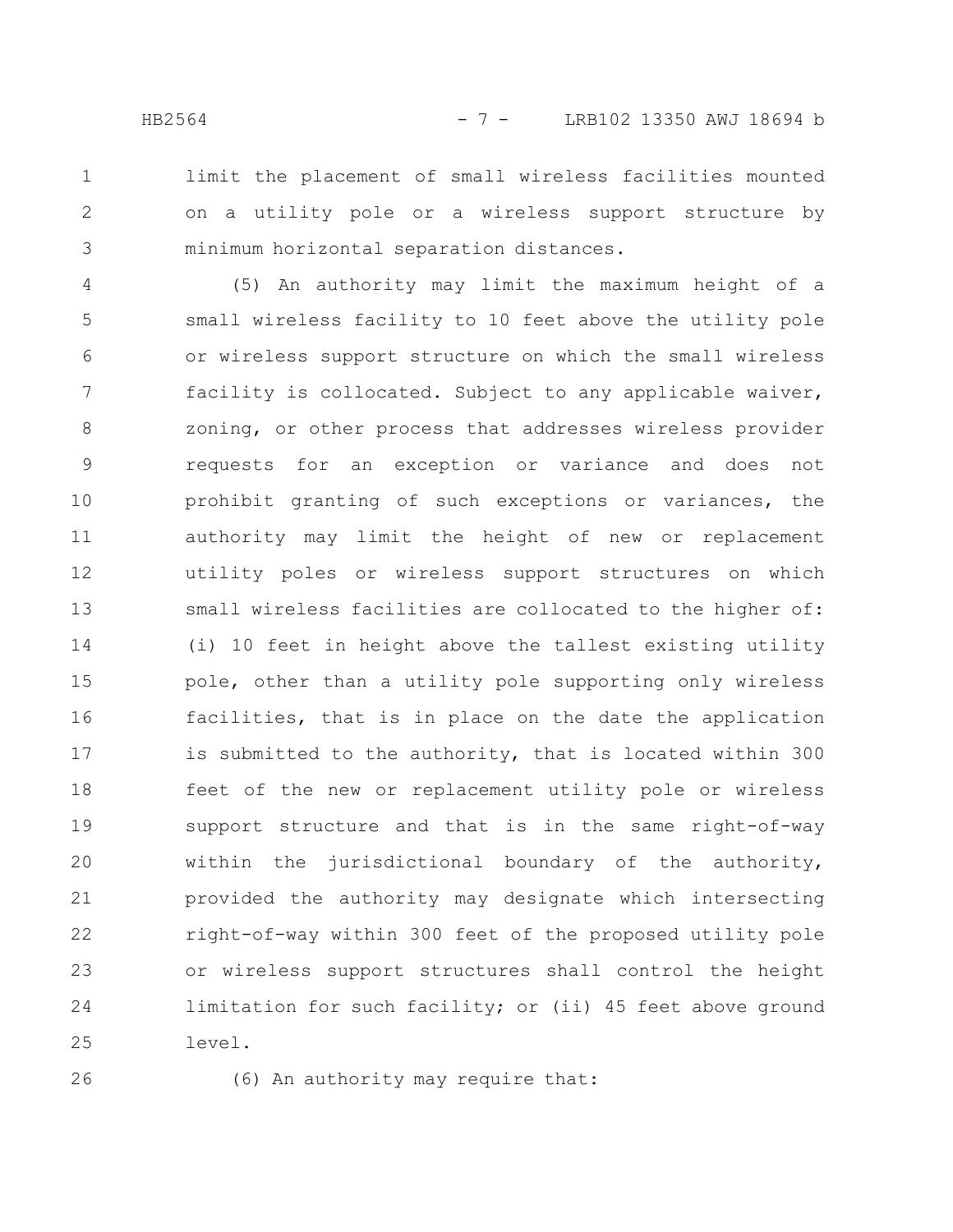(A) the wireless provider's operation of the small wireless facilities does not interfere with the frequencies used by a public safety agency for public safety communications; a wireless provider shall install small wireless facilities of the type and frequency that will not cause unacceptable interference with a public safety agency's communications equipment; unacceptable interference will be determined by and measured in accordance with industry standards and the FCC's regulations addressing unacceptable interference to public safety spectrum or any other spectrum licensed by a public safety agency; if a small wireless facility causes such interference, and the wireless provider has been given written notice of the interference by the public safety agency, the wireless provider, at its own expense, shall take all reasonable steps necessary to correct and eliminate the interference, including, but not limited to, powering down the small wireless facility and later powering up the small wireless facility for intermittent testing, if necessary; the authority may terminate a permit for a small wireless facility based on such interference if the wireless provider is not making a good faith effort to remedy the problem in a manner consistent with the abatement and resolution procedures for interference with public 1 2 3 4 5 6 7 8 9 10 11 12 13 14 15 16 17 18 19 20 21 22 23 24 25 26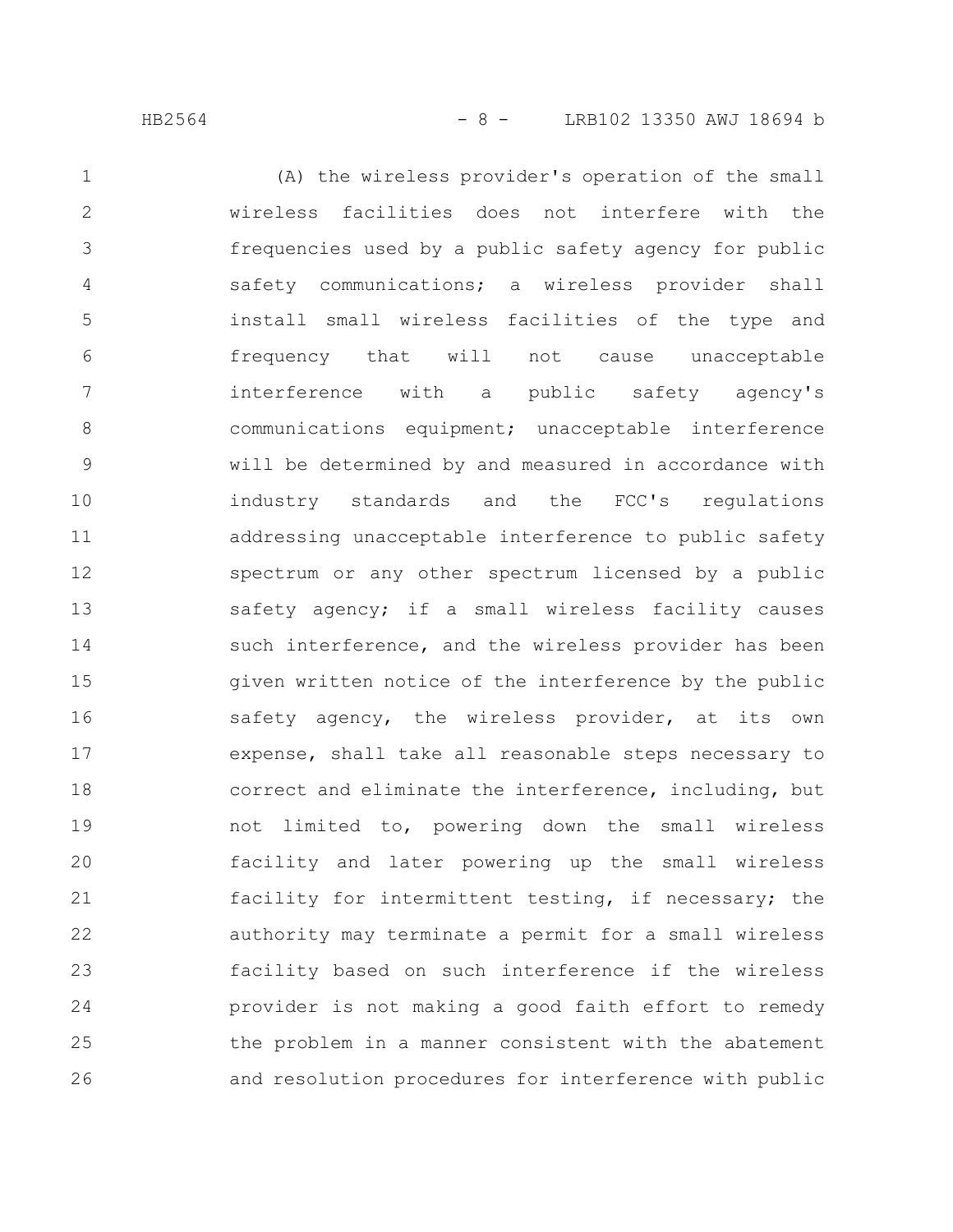1

2

3

safety spectrum established by the FCC including 47 CFR 22.970 through 47 CFR 22.973 and 47 CFR 90.672 through 47 CFR 90.675;

(B) the wireless provider comply with requirements that are imposed by a contract between an authority and a private property owner that concern design or construction standards applicable to utility poles and ground-mounted equipment located in the right-of-way; 4 5 6 7 8

(C) the wireless provider comply with applicable spacing requirements in applicable codes and ordinances concerning the location of ground-mounted equipment located in the right-of-way if the requirements include a waiver, zoning, or other process that addresses wireless provider requests for exception or variance and do not prohibit granting of such exceptions or variances; 9 10 11 12 13 14 15 16

(D) the wireless provider comply with local code provisions or regulations concerning undergrounding requirements that prohibit the installation of new or the modification of existing utility poles in a right-of-way without prior approval if the requirements include a waiver, zoning, or other process that addresses requests to install such new utility poles or modify such existing utility poles and do not prohibit the replacement of utility poles; (E) the wireless provider comply with generally 17 18 19 20 21 22 23 24 25 26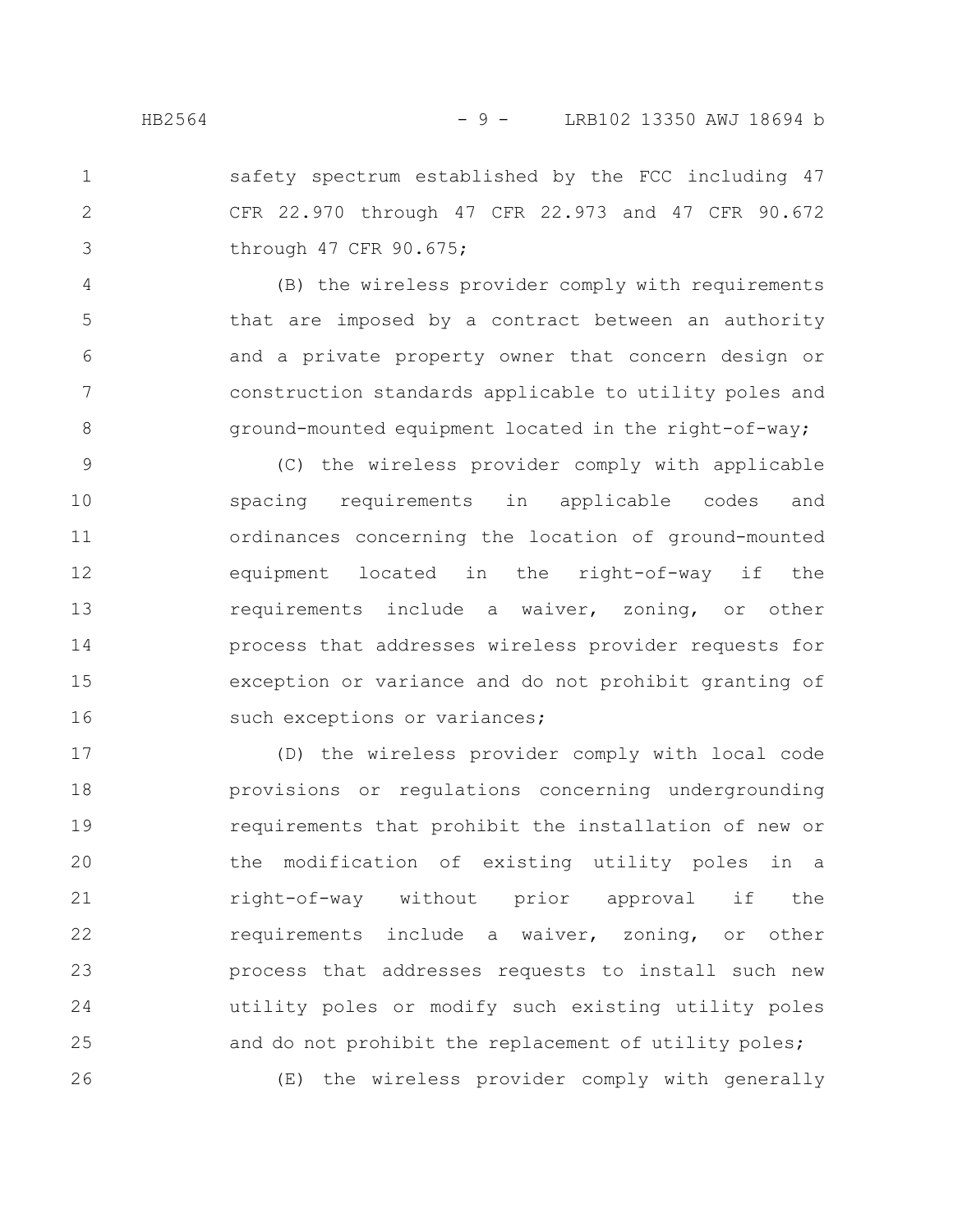applicable standards that are consistent with this Act and adopted by an authority for construction and public safety in the rights-of-way, including, but not limited to, reasonable and nondiscriminatory wiring and cabling requirements, grounding requirements, utility pole extension requirements, and signage limitations; and shall comply with reasonable and nondiscriminatory requirements that are consistent with this Act and adopted by an authority regulating the location, size, surface area and height of small wireless facilities, or the abandonment and removal of small wireless facilities; 1 2 3 4 5 6 7 8 9 10 11 12

(F) the wireless provider not collocate small wireless facilities on authority utility poles that are part of an electric distribution or transmission system within the communication worker safety zone of the pole or the electric supply zone of the pole; however, the antenna and support equipment of the small wireless facility may be located in the communications space on the authority utility pole and on the top of the pole, if not otherwise unavailable, if the wireless provider complies with applicable codes for work involving the top of the pole; for purposes of this subparagraph (F), the terms "communications space", "communication worker safety zone", and "electric supply zone" have the meanings 13 14 15 16 17 18 19 20 21 22 23 24 25 26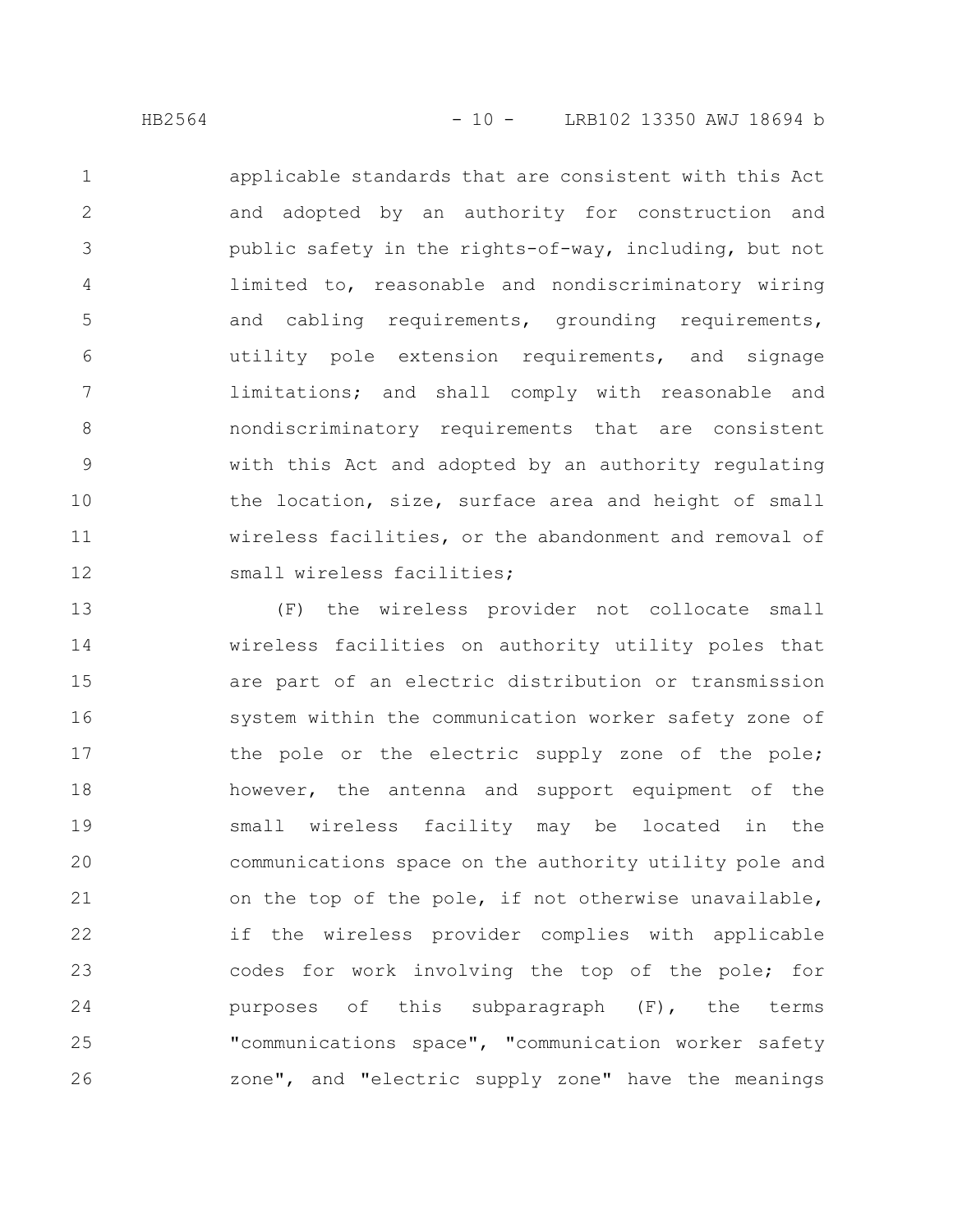given to those terms in the National Electric Safety Code as published by the Institute of Electrical and Electronics Engineers; 1 2 3

(G) the wireless provider comply with the applicable codes and local code provisions or regulations that concern public safety; 4 5 6

(H) the wireless provider comply with written design standards that are generally applicable for decorative utility poles, or reasonable stealth, concealment, and aesthetic requirements that are identified by the authority in an ordinance, written policy adopted by the governing board of the authority, a comprehensive plan, or other written design plan that applies to other occupiers of the rights-of-way, including on a historic landmark or in a historic district; and 7 8 9 10 11 12 13 14 15 16

(I) subject to subsection (c) of this Section, and except for facilities excluded from evaluation for effects on historic properties under 47 CFR 1.1307(a)(4), reasonable, technically feasible and non-discriminatory design or concealment measures in a historic district or historic landmark; any such design or concealment measures, including restrictions on a specific category of poles, may not have the effect of prohibiting any provider's technology; such design and concealment measures shall not be 17 18 19 20 21 22 23 24 25 26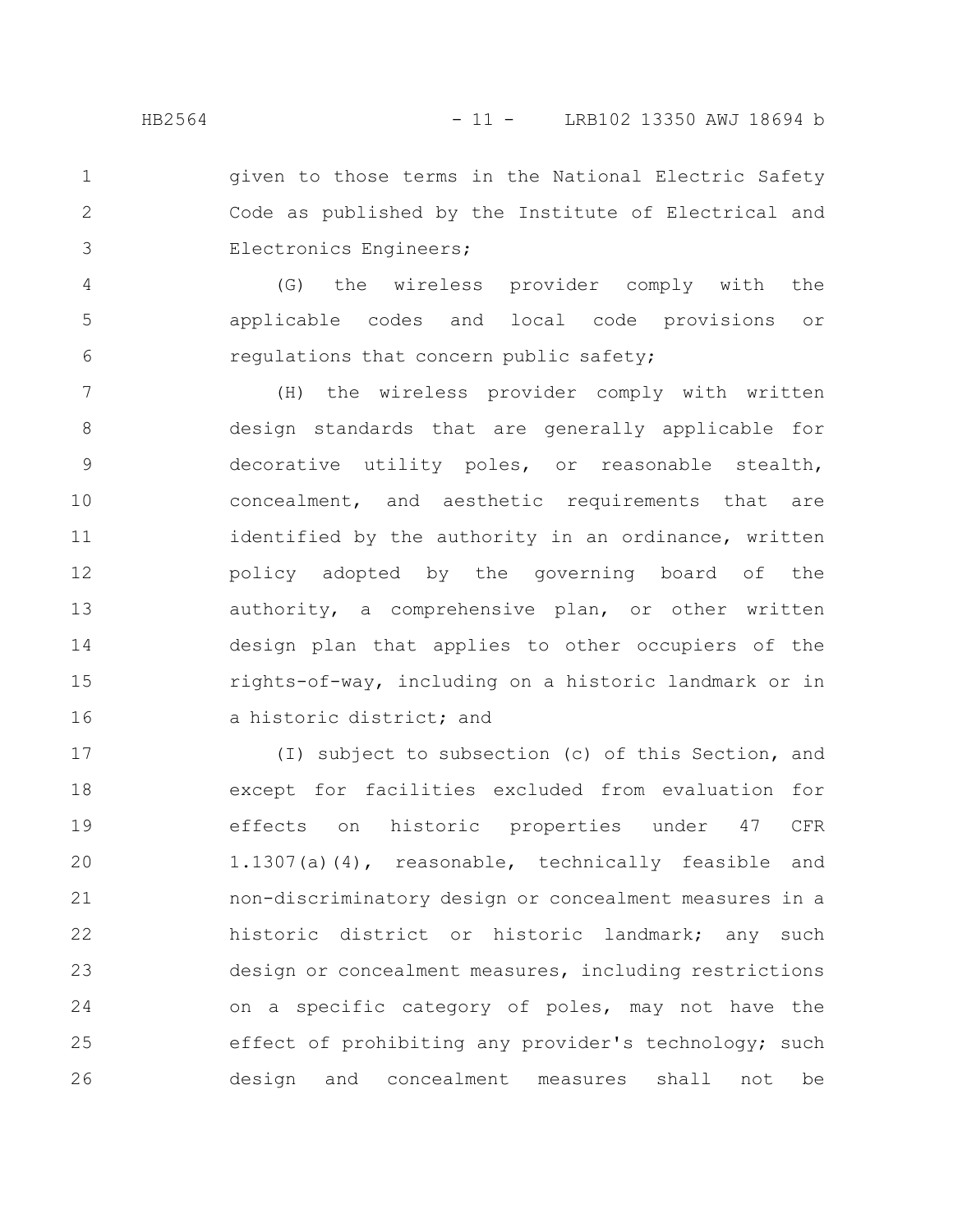considered a part of the small wireless facility for purposes of the size restrictions of a small wireless facility; this paragraph may not be construed to limit an authority's enforcement of historic preservation in conformance with the requirements adopted pursuant to the Illinois State Agency Historic Resources Preservation Act or the National Historic Preservation Act of 1966, 54 U.S.C. Section 300101 et seq., and the regulations adopted to implement those laws. 1 2 3 4 5 6 7 8 9

(7) Within 30 days after receiving an application, an authority must determine whether the application is complete and notify the applicant. If an application is incomplete, an authority must specifically identify the missing information. An application shall be deemed complete if the authority fails to provide notification to the applicant within 30 days after when all documents, information, and fees specifically enumerated in the authority's permit application form are submitted by the applicant to the authority. Processing deadlines are tolled from the time the authority sends the notice of incompleteness to the time the applicant provides the missing information. 10 11 12 13 14 15 16 17 18 19 20 21 22

(8) An authority shall process applications as follows: 23 24

(A) an application to collocate a small wireless facility on an existing utility pole or wireless 25 26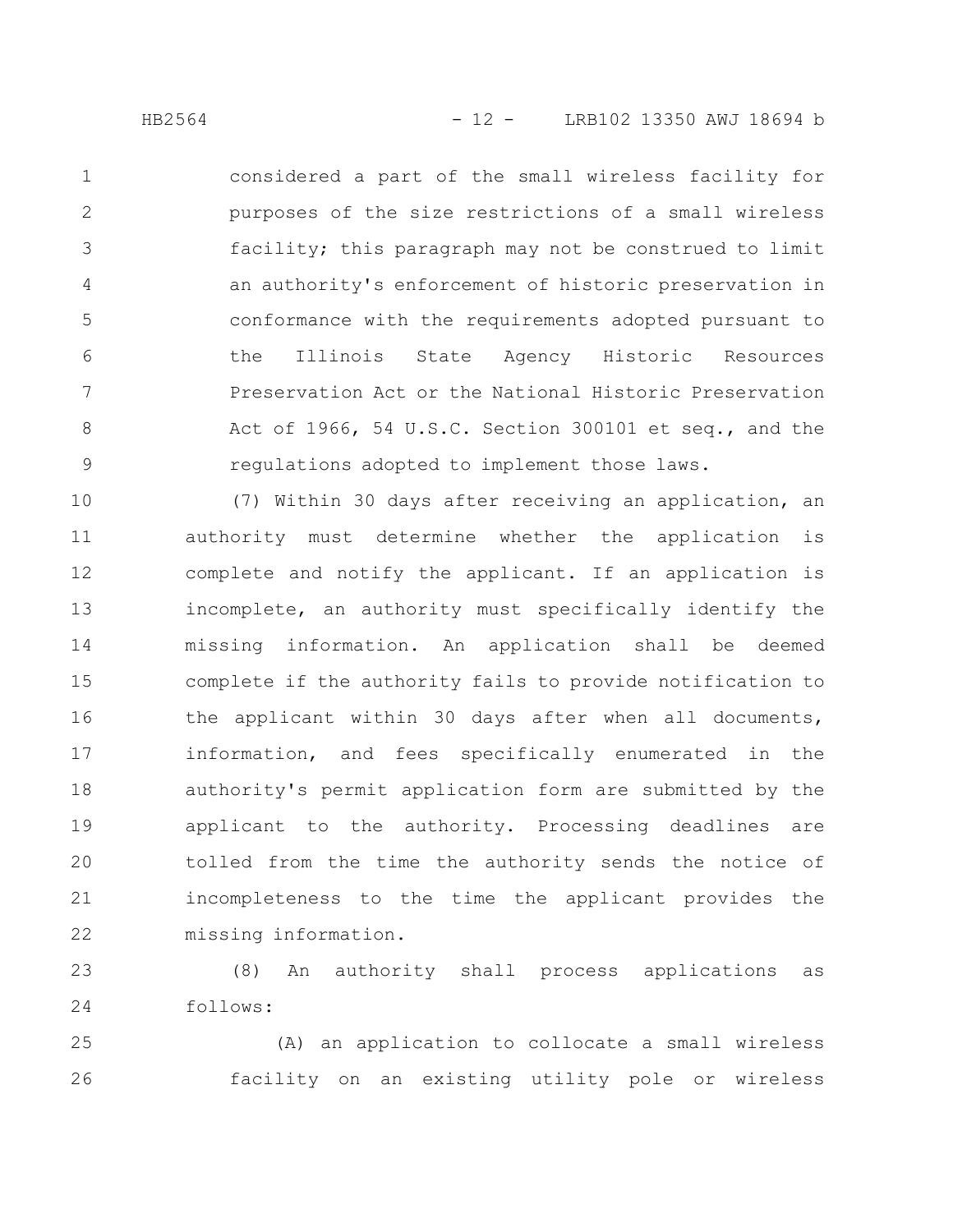support structure shall be processed on a nondiscriminatory basis and deemed approved if the authority fails to approve or deny the application within 90 days; however, if an applicant intends to proceed with the permitted activity on a deemed approved basis, the applicant must notify the authority in writing of its intention to invoke the deemed approved remedy no sooner than 75 days after the submission of a completed application; the permit shall be deemed approved on the latter of the 90th day after submission of the complete application or the 10th day after the receipt of the deemed approved notice by the authority; the receipt of the deemed approved notice shall not preclude the authority's denial of the permit request within the time limits as provided under this Act; and 1 2 3 4 5 6 7 8 9 10 11 12 13 14 15 16

(B) an application to collocate a small wireless facility that includes the installation of a new utility pole shall be processed on a nondiscriminatory basis and deemed approved if the authority fails to approve or deny the application within 120 days; however, if an applicant intends to proceed with the permitted activity on a deemed approved basis, the applicant must notify the authority in writing of its intention to invoke the deemed approved remedy no sooner than 105 days after the submission of a 17 18 19 20 21 22 23 24 25 26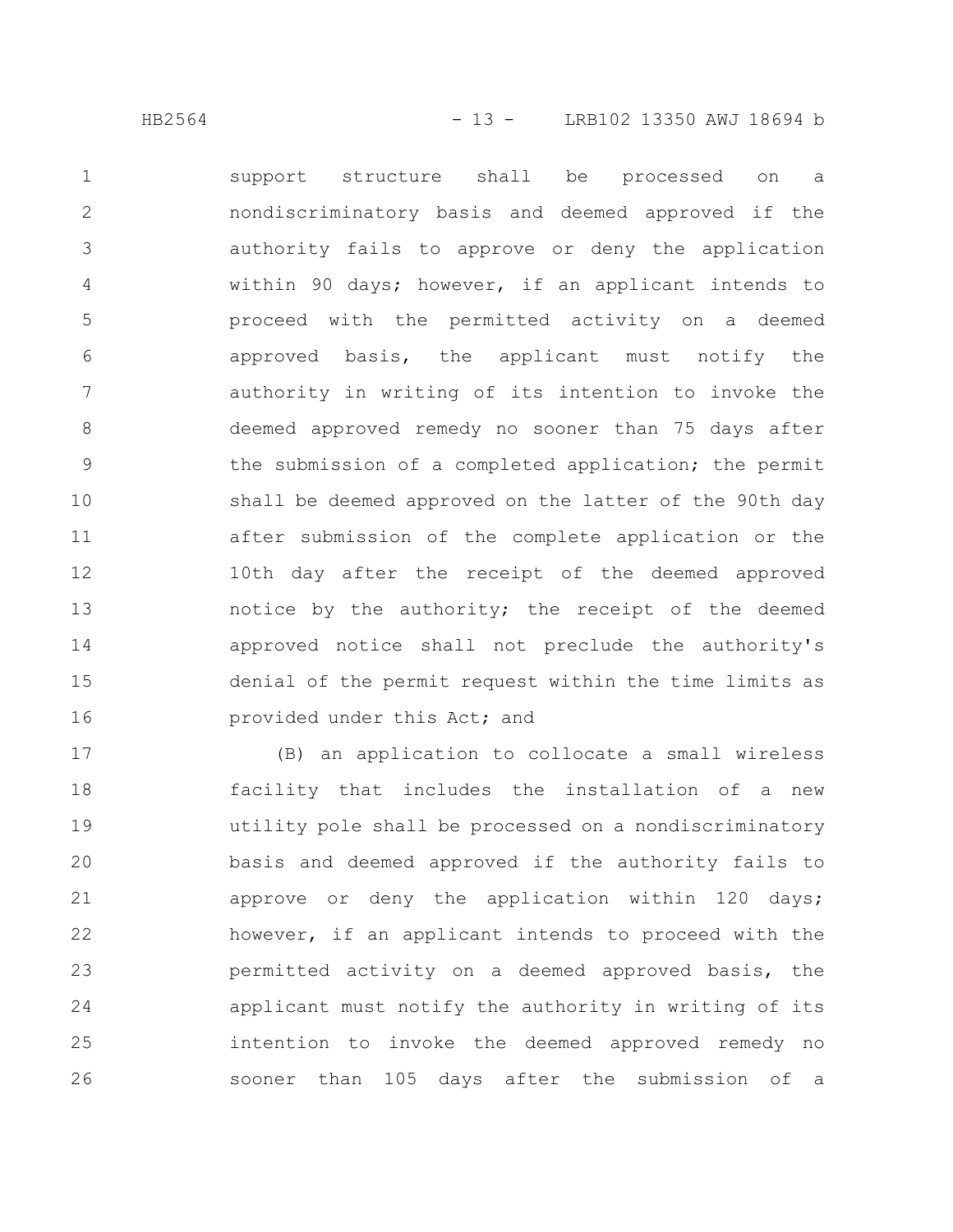completed application; the permit shall be deemed approved on the latter of the 120th day after submission of the complete application or the 10th day after the receipt of the deemed approved notice by the authority; the receipt of the deemed approved notice shall not preclude the authority's denial of the permit request within the time limits as provided under this Act. 1 2 3 4 5 6 7 8

(9) An authority shall approve an application unless the application does not meet the requirements of this Act. If an authority determines that applicable codes, local code provisions or regulations that concern public safety, or the requirements of paragraph (6) require that the utility pole or wireless support structure be replaced before the requested collocation, approval may be conditioned on the replacement of the utility pole or wireless support structure at the cost of the provider. The authority must document the basis for a denial, including the specific code provisions or application conditions on which the denial was based, and send the documentation to the applicant on or before the day the authority denies an application. The applicant may cure the deficiencies identified by the authority and resubmit the revised application once within 30 days after notice of denial is sent to the applicant without paying an additional application fee. The authority shall approve or 9 10 11 12 13 14 15 16 17 18 19 20 21 22 23 24 25 26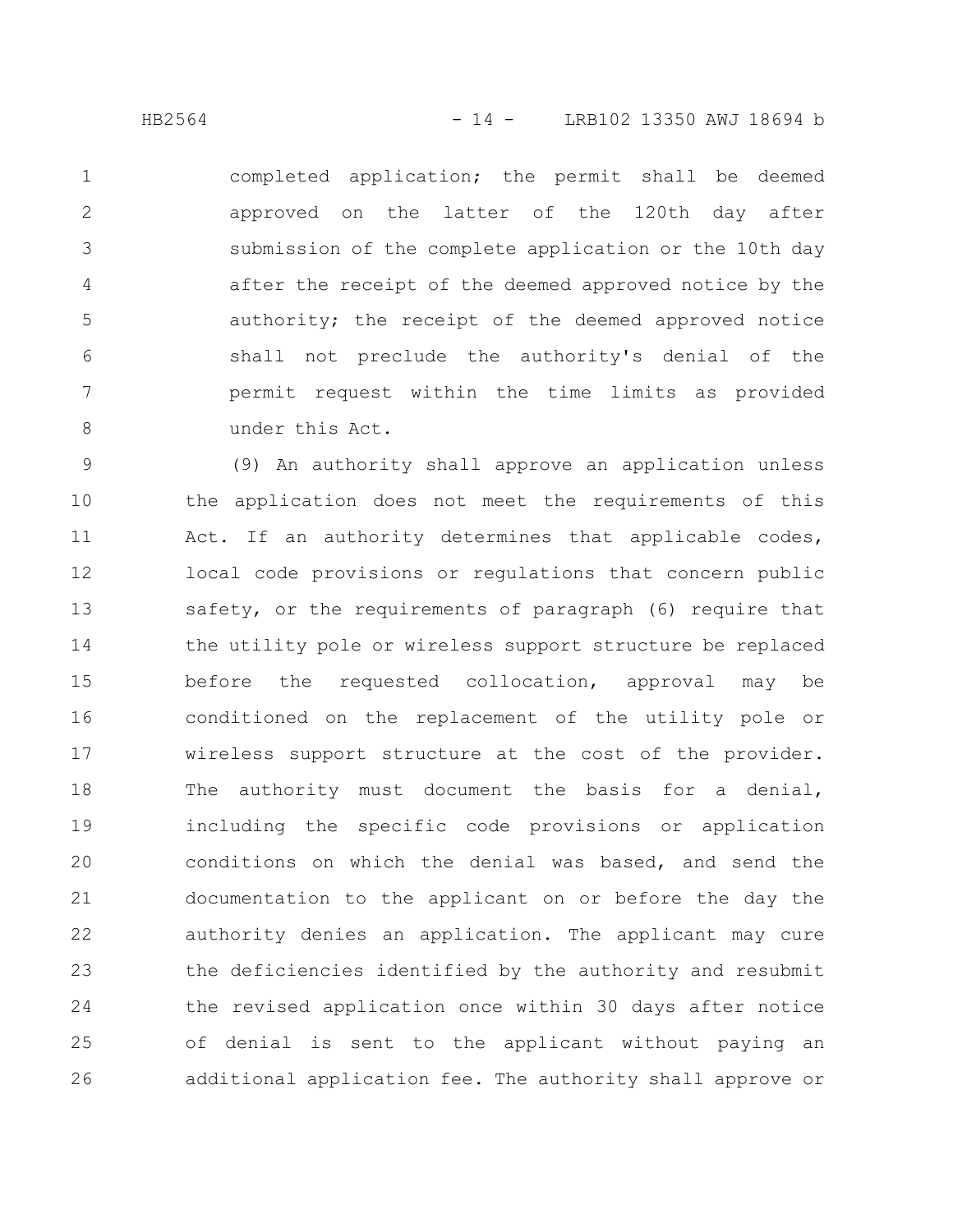HB2564 - 15 - LRB102 13350 AWJ 18694 b

deny the revised application within 30 days after the applicant resubmits the application or it is deemed approved; however, the applicant must notify the authority in writing of its intention to proceed with the permitted activity on a deemed approved basis, which may be submitted with the resubmitted application. Any subsequent review shall be limited to the deficiencies cited in the denial. However, this revised application cure does not apply if the cure requires the review of a new location, new or different structure to be collocated upon, new antennas, or other wireless equipment associated with the small wireless facility. 1 2 3 4 5 6 7 8 9 10 11 12

(10) The time period for applications may be further tolled by: 13 14

(A) the express agreement in writing by both the applicant and the authority; or 15 16

(B) a local, State, or federal disaster declaration or similar emergency that causes the delay. 17 18 19

(11) An applicant seeking to collocate small wireless facilities within the jurisdiction of a single authority shall be allowed, at the applicant's discretion, to file a consolidated application and receive a single permit for the collocation of up to 25 small wireless facilities if the collocations each involve substantially the same type of small wireless facility and substantially the same type 20 21 22 23 24 25 26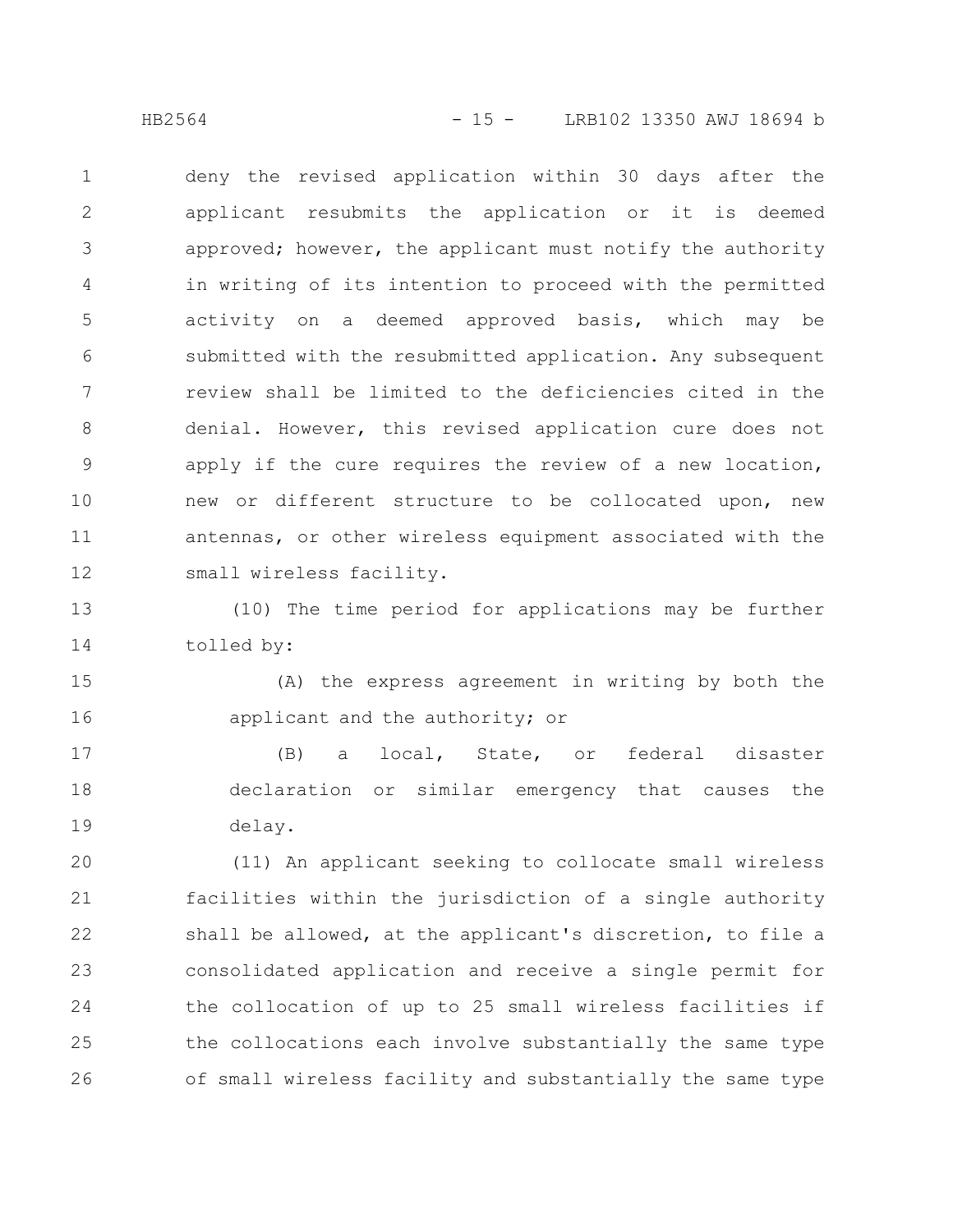of structure. If an application includes multiple small wireless facilities, the authority may remove small wireless facility collocations from the application and treat separately small wireless facility collocations for which incomplete information has been provided or that do not qualify for consolidated treatment or that are denied. The authority may issue separate permits for each collocation that is approved in a consolidated application. 1 2 3 4 5 6 7 8 9

(12) Collocation for which a permit is granted shall be completed within 180 days after issuance of the permit, unless the authority and the wireless provider agree to extend this period or a delay is caused by make-ready work for an authority utility pole or by the lack of commercial power or backhaul availability at the site, provided the wireless provider has made a timely request within 60 days after the issuance of the permit for commercial power or backhaul services, and the additional time to complete installation does not exceed 360 days after issuance of the permit. Otherwise, the permit shall be void unless the authority grants an extension in writing to the applicant. 10 11 12 13 14 15 16 17 18 19 20 21

(13) The duration of a permit shall be for a period of not less than 5 years, and the permit shall be renewed for equivalent durations unless the authority makes a finding that the small wireless facilities or the new or modified utility pole do not comply with the applicable codes or 22 23 24 25 26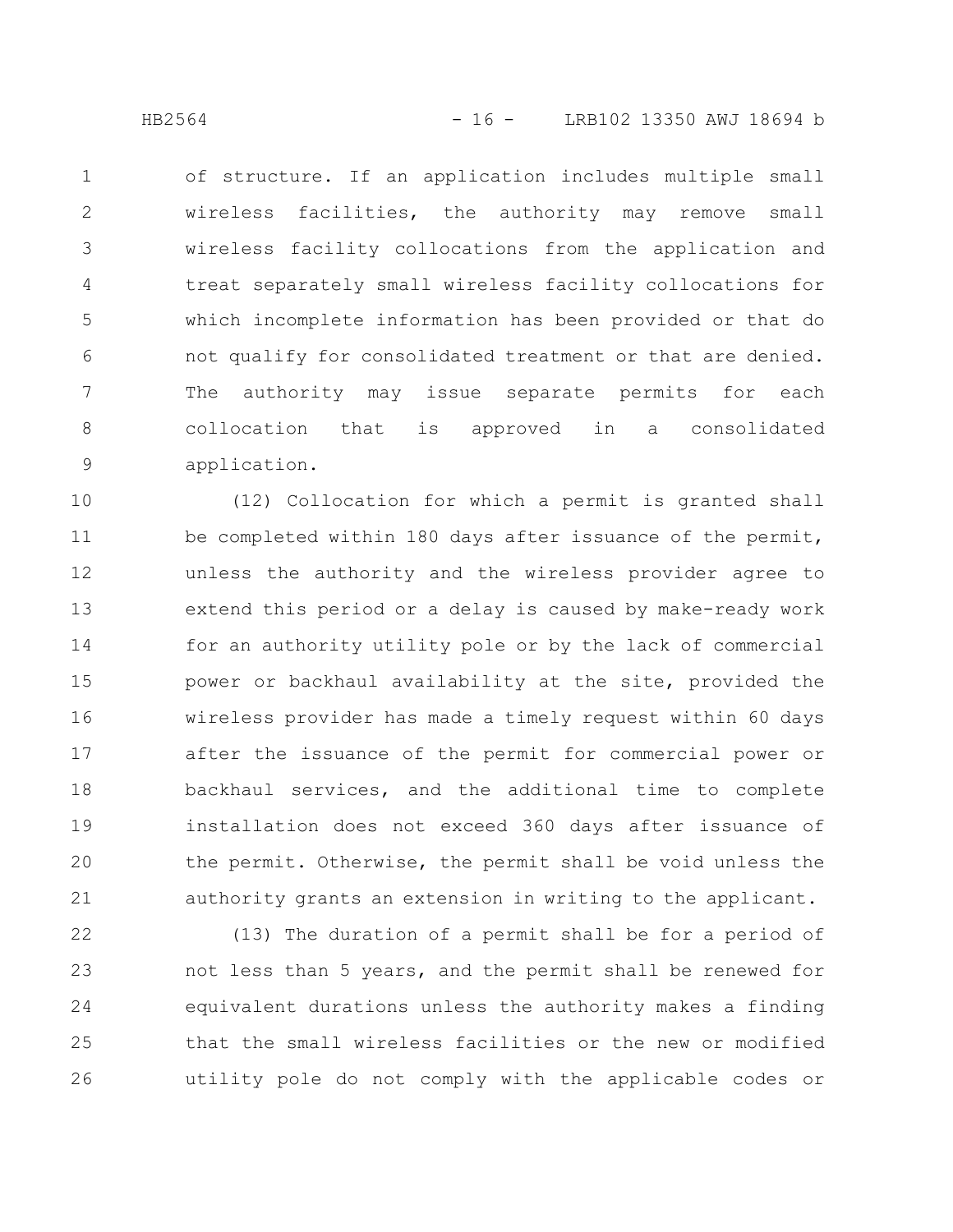local code provisions or regulations in paragraphs (6) and (9). If this Act is repealed as provided in Section 90, renewals of permits shall be subject to the applicable authority code provisions or regulations in effect at the time of renewal. 1 2 3 4 5

(14) An authority may not prohibit, either expressly or de facto, the (i) filing, receiving, or processing applications, or (ii) issuing of permits or other approvals, if any, for the collocation of small wireless facilities unless there has been a local, State, or federal disaster declaration or similar emergency that causes the delay. 6 7 8 9 10 11 12

(15) Applicants shall submit applications, supporting information, and notices by personal delivery or as otherwise required by the authority. An authority may require that permits, supporting information, and notices be submitted by personal delivery at the authority's designated place of business, by regular mail postmarked on the date due, or by any other commonly used means, including electronic mail, as required by the authority. 13 14 15 16 17 18 19 20

(e) Application fees are subject to the following requirements: 21 22

(1) An authority may charge an application fee of up to \$650 for an application to collocate a single small wireless facility on an existing utility pole or wireless support structure and up to \$350 for each small wireless 23 24 25 26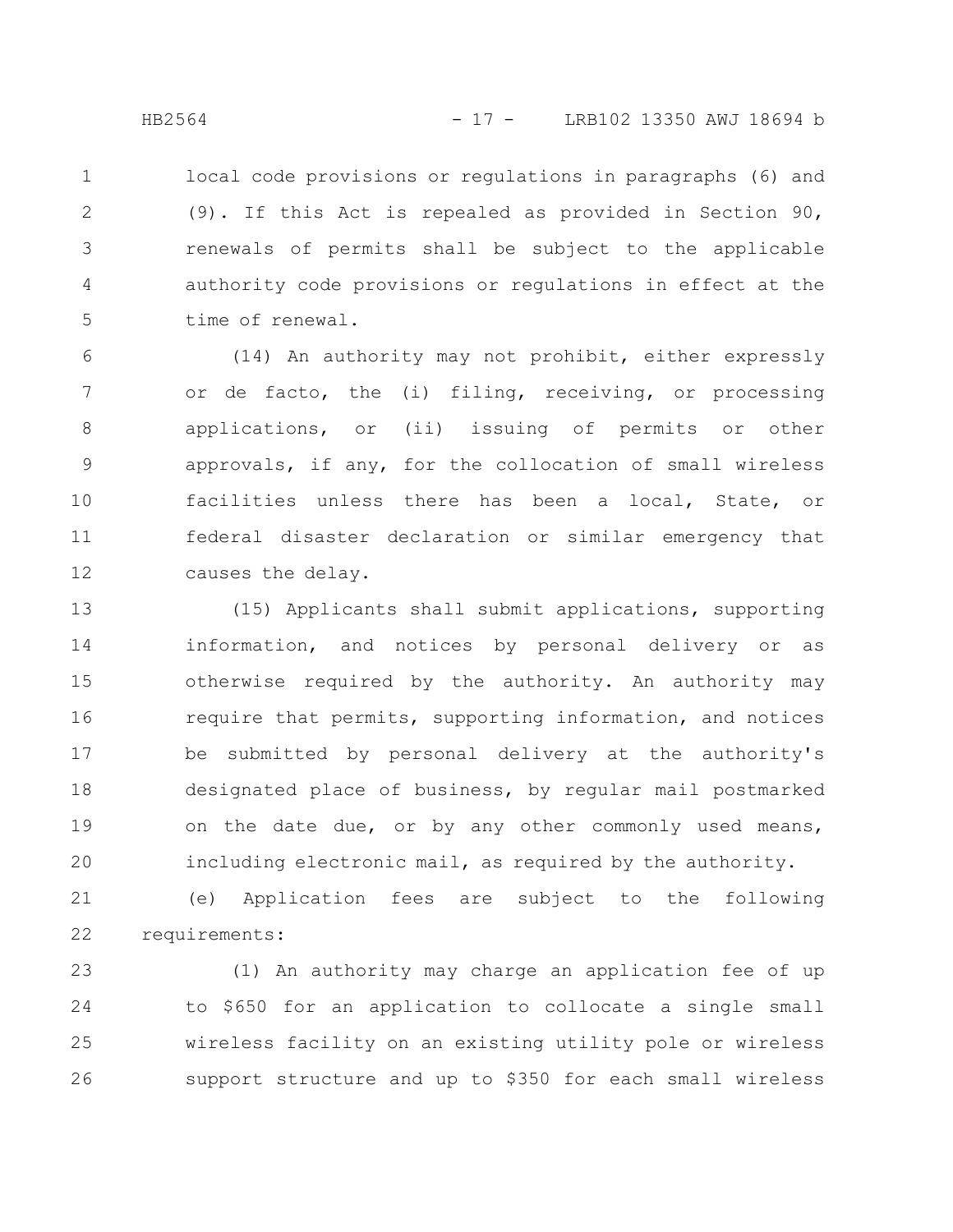facility addressed in an application to collocate more than one small wireless facility on existing utility poles or wireless support structures. 1 2 3

(2) An authority may charge an application fee of \$1,000 for each small wireless facility addressed in an application that includes the installation of a new utility for such collocation. 4 5 6 7

(3) Notwithstanding any contrary provision of State law or local ordinance, applications pursuant to this Section must be accompanied by the required application fee. 8 9 10 11

(4) Within 2 months after the effective date of this Act, an authority shall make available application fees consistent with this subsection, through ordinance, or in a written schedule of permit fees adopted by the authority. 12 13 14 15 16

(f) An authority shall not require an application, approval, or permit, or require any fees or other charges, from a communications service provider authorized to occupy the rights-of-way, for: (i) routine maintenance; (ii) the replacement of wireless facilities with wireless facilities that are substantially similar, the same size, or smaller if the wireless provider notifies the authority at least 10 days prior to the planned replacement and includes equipment specifications for the replacement of equipment consistent with the requirements of subparagraph (D) of paragraph (2) of 17 18 19 20 21 22 23 24 25 26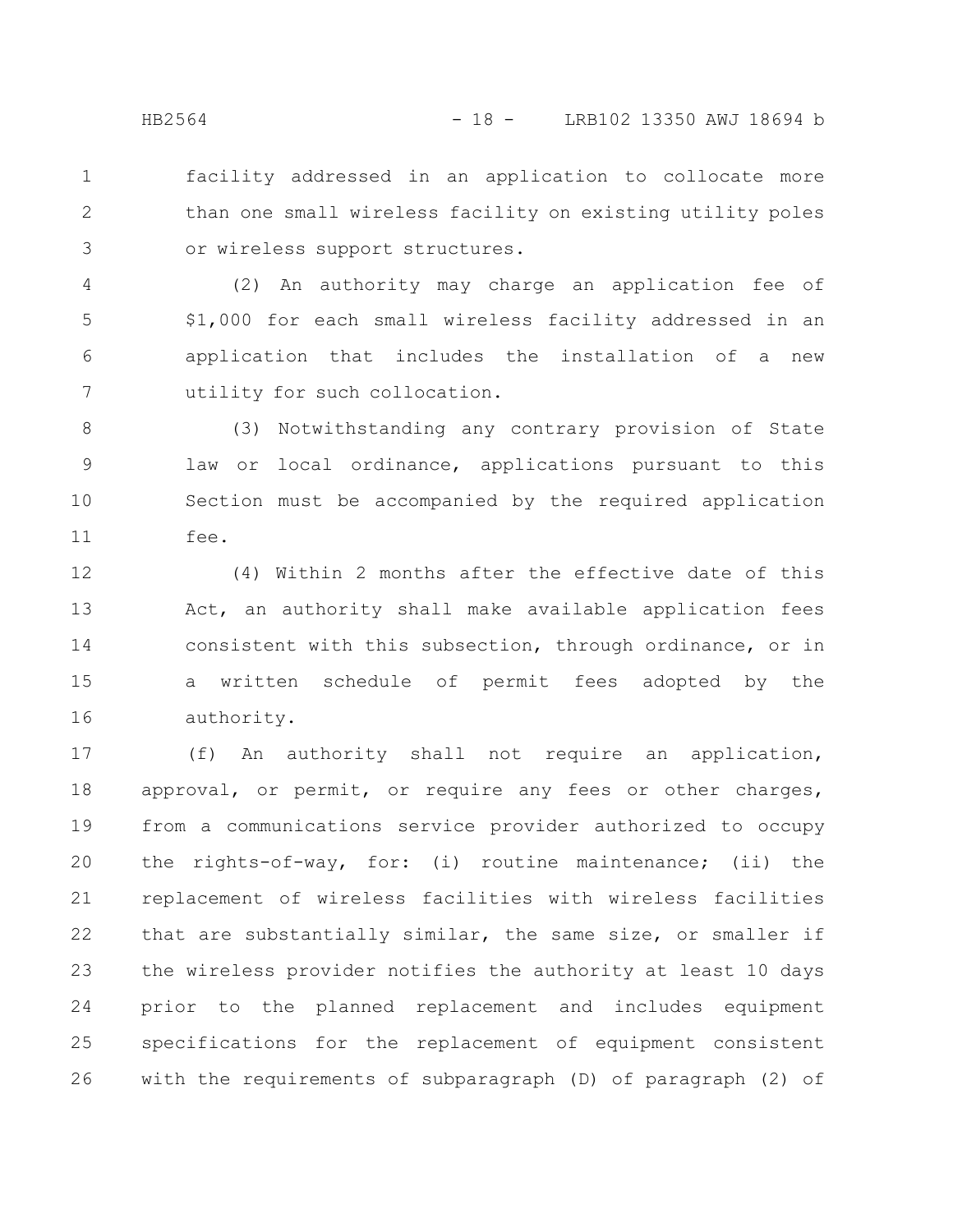subsection (d) of this Section; or (iii) the installation, placement, maintenance, operation, or replacement of micro wireless facilities that are suspended on cables that are strung between existing utility poles in compliance with applicable safety codes. However, an authority may require a permit to work within rights-of-way for activities that affect traffic patterns or require lane closures. Wireless facilities that vary significantly in design, increase power output, frequency, bandwidth, or performance, change the location of the small wireless facility upon the utility pole or wireless support structure, increase signal strength, or make other modifications in other key components are not substantially similar and are subject to standard application processes, permitting requirements, and fees. 1 2 3 4 5 6 7 8 9 10 11 12 13 14

(g) Nothing in this Act authorizes a person to collocate small wireless facilities on: (1) property owned by a private party or property owned or controlled by a unit of local government that is not located within rights-of-way, subject to subsection (j) of this Section, or a privately owned utility pole or wireless support structure without the consent of the property owner; (2) property owned, leased, or controlled by a park district, forest preserve district, or conservation district for public park, recreation, or conservation purposes without the consent of the affected district, excluding the placement of facilities on rights-of-way located in an affected district that are under 15 16 17 18 19 20 21 22 23 24 25 26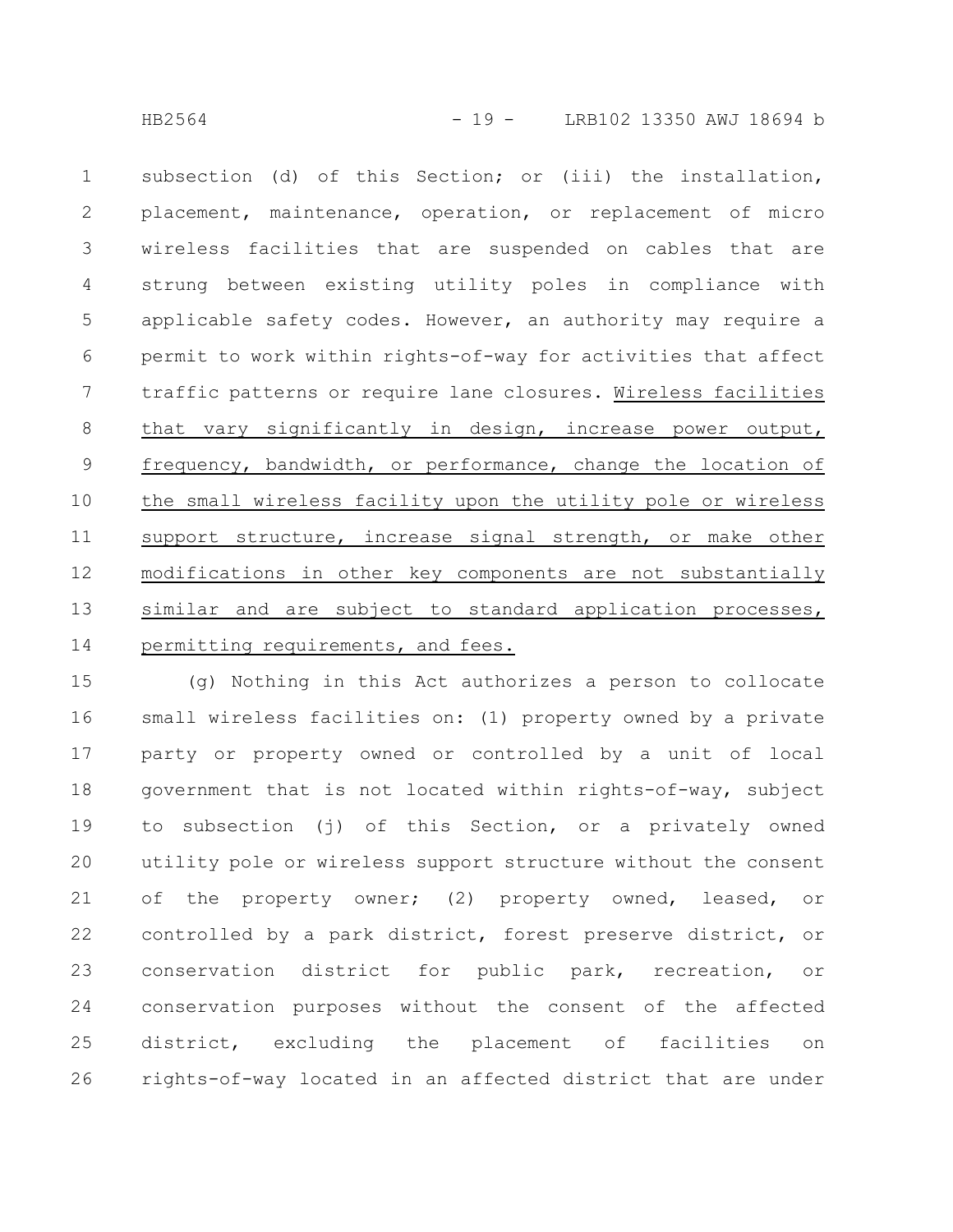the jurisdiction and control of a different unit of local government as provided by the Illinois Highway Code; or (3) property owned by a rail carrier registered under Section 18c-7201 of the Illinois Vehicle Code, Metra Commuter Rail or any other public commuter rail service, or an electric utility as defined in Section 16-102 of the Public Utilities Act, without the consent of the rail carrier, public commuter rail service, or electric utility. The provisions of this Act do not apply to an electric or gas public utility or such utility's wireless facilities if the facilities are being used, developed, and maintained consistent with the provisions of subsection (i) of Section 16-108.5 of the Public Utilities Act. 1 2 3 4 5 6 7 8 9 10 11 12 13

For the purposes of this subsection, "public utility" has the meaning given to that term in Section 3-105 of the Public Utilities Act. Nothing in this Act shall be construed to relieve any person from any requirement (1) to obtain a franchise or a State-issued authorization to offer cable service or video service or (2) to obtain any required permission to install, place, maintain, or operate communications facilities, other than small wireless facilities subject to this Act. 14 15 16 17 18 19 20 21 22

(h) Agreements between authorities and wireless providers that relate to the collocation of small wireless facilities in the right-of-way, including the collocation of small wireless facilities on authority utility poles, that are in effect on 23 24 25 26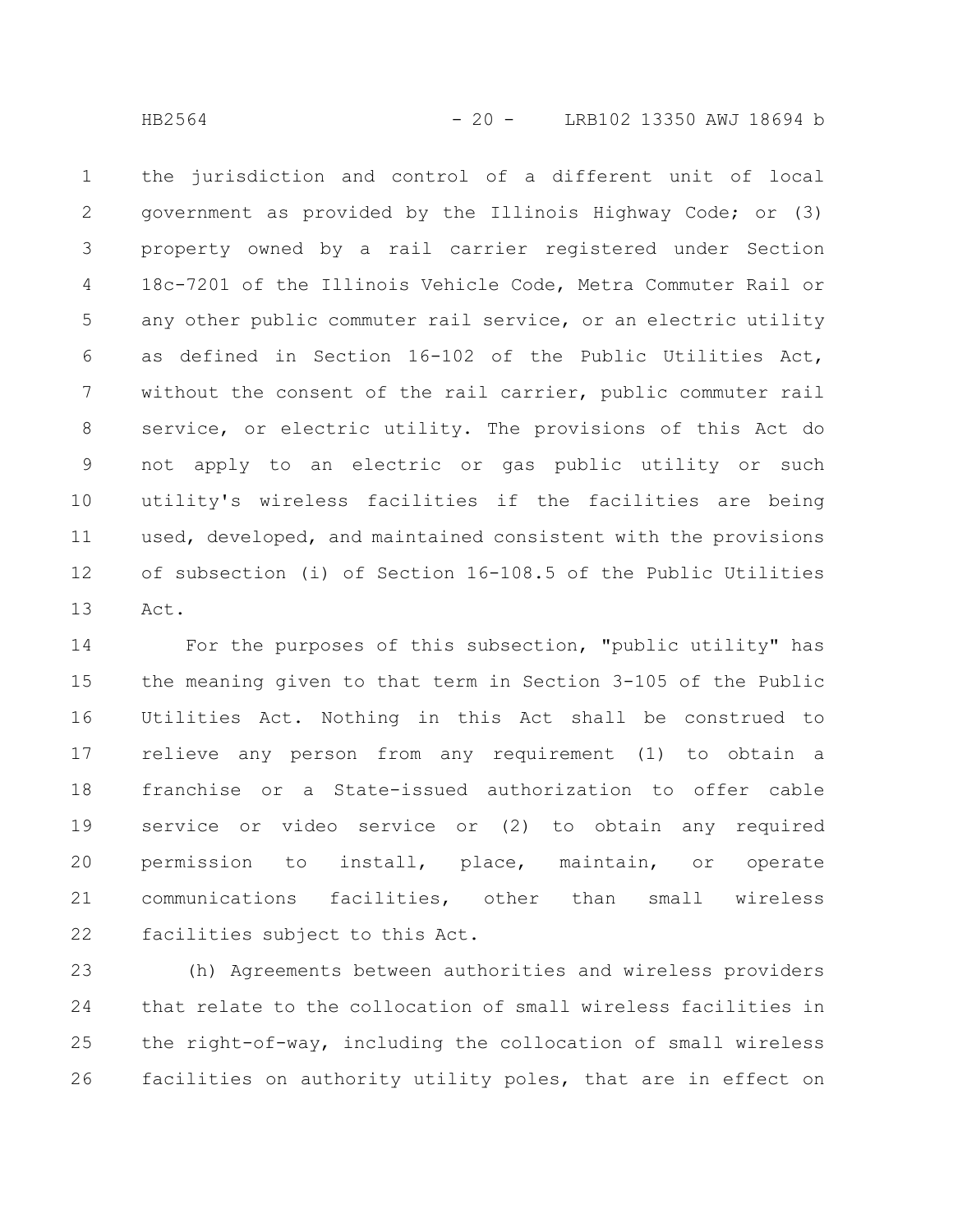the effective date of this Act remain in effect for all small wireless facilities collocated on the authority's utility poles pursuant to applications submitted to the authority before the effective date of this Act, subject to applicable termination provisions. Such agreements entered into after the effective date of the Act shall comply with the Act. 1 2 3 4 5 6

(i) An authority shall allow the collocation of small wireless facilities on authority utility poles subject to the following: 7 8 9

(1) An authority may not enter into an exclusive arrangement with any person for the right to attach small wireless facilities to authority utility poles. 10 11 12

(2) The rates and fees for collocations on authority utility poles shall be nondiscriminatory regardless of the services provided by the collocating person. 13 14 15

(3) An authority may charge an annual recurring rate to collocate a small wireless facility on an authority utility pole located in a right-of-way that equals (i) \$200 per year or (ii) the actual, direct, and reasonable costs related to the wireless provider's use of space on the authority utility pole. Rates for collocation on authority utility poles located outside of a right-of-way are not subject to these limitations. In any controversy concerning the appropriateness of a cost-based rate for an authority utility pole located within a right-of-way, the authority shall have the burden of proving that the rate 16 17 18 19 20 21 22 23 24 25 26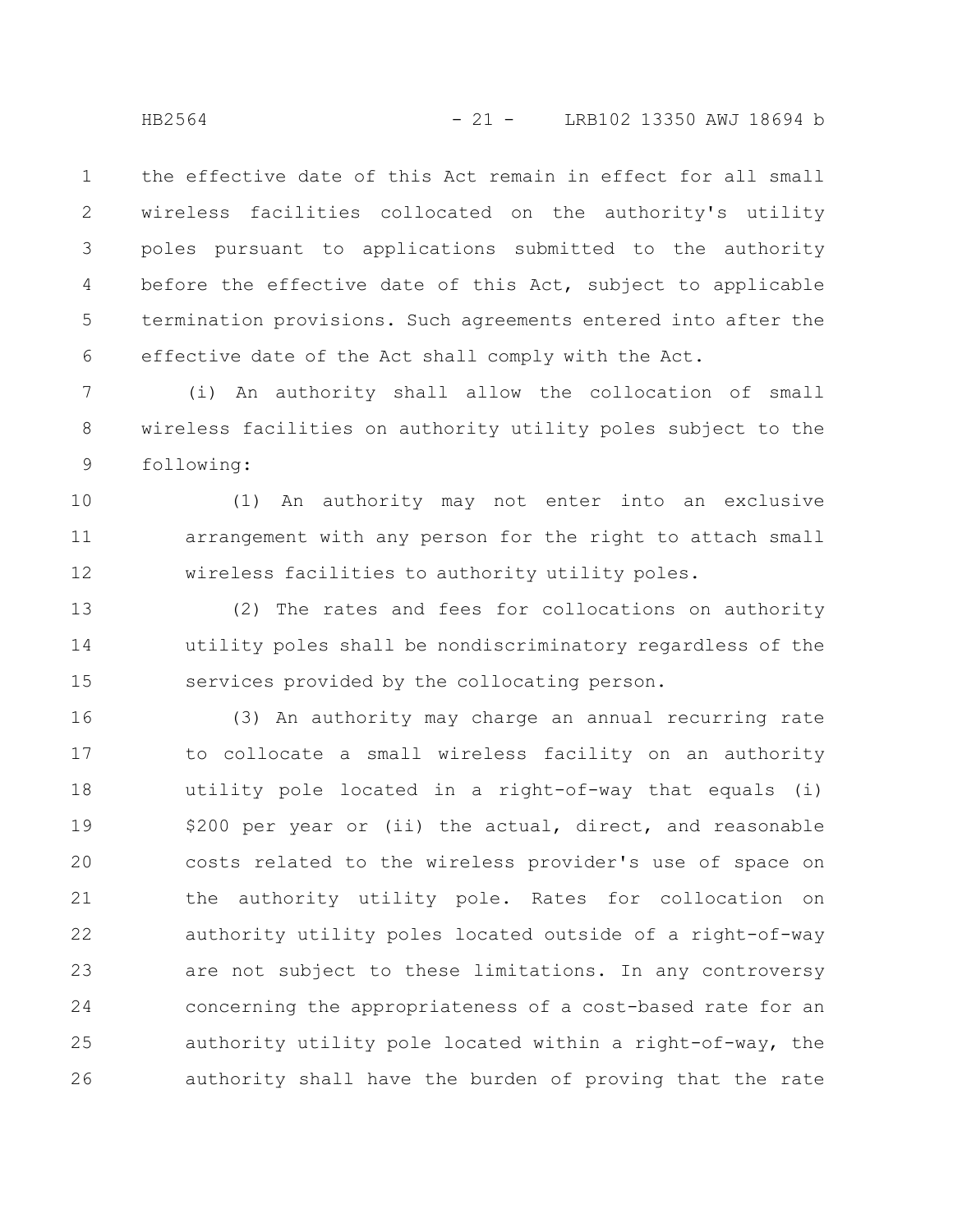does not exceed the actual, direct, and reasonable costs for the applicant's proposed use of the authority utility pole. Nothing in this paragraph (3) prohibits a wireless provider and an authority from mutually agreeing to an annual recurring rate of less than \$200 to collocate a small wireless facility on an authority utility pole. 1 2 3 4 5 6

(4) Authorities or other persons owning or controlling authority utility poles within the right-of-way shall offer rates, fees, and other terms that comply with subparagraphs  $(A)$  through  $(E)$  of this paragraph  $(4)$ . Within 2 months after the effective date of this Act, an authority or a person owning or controlling authority utility poles shall make available, through ordinance or an authority utility pole attachment agreement, license or other agreement that makes available to wireless providers, the rates, fees, and terms for the collocation of small wireless facilities on authority utility poles that comply with this Act and with subparagraphs (A) through  $(E)$  of this paragraph  $(4)$ . In the absence of such an ordinance or agreement that complies with this Act, and until such a compliant ordinance or agreement is adopted, wireless providers may collocate small wireless facilities and install utility poles under the requirements of this Act. 7 8 9 10 11 12 13 14 15 16 17 18 19 20 21 22 23 24

(A) The rates, fees, and terms must be nondiscriminatory, competitively neutral, and 25 26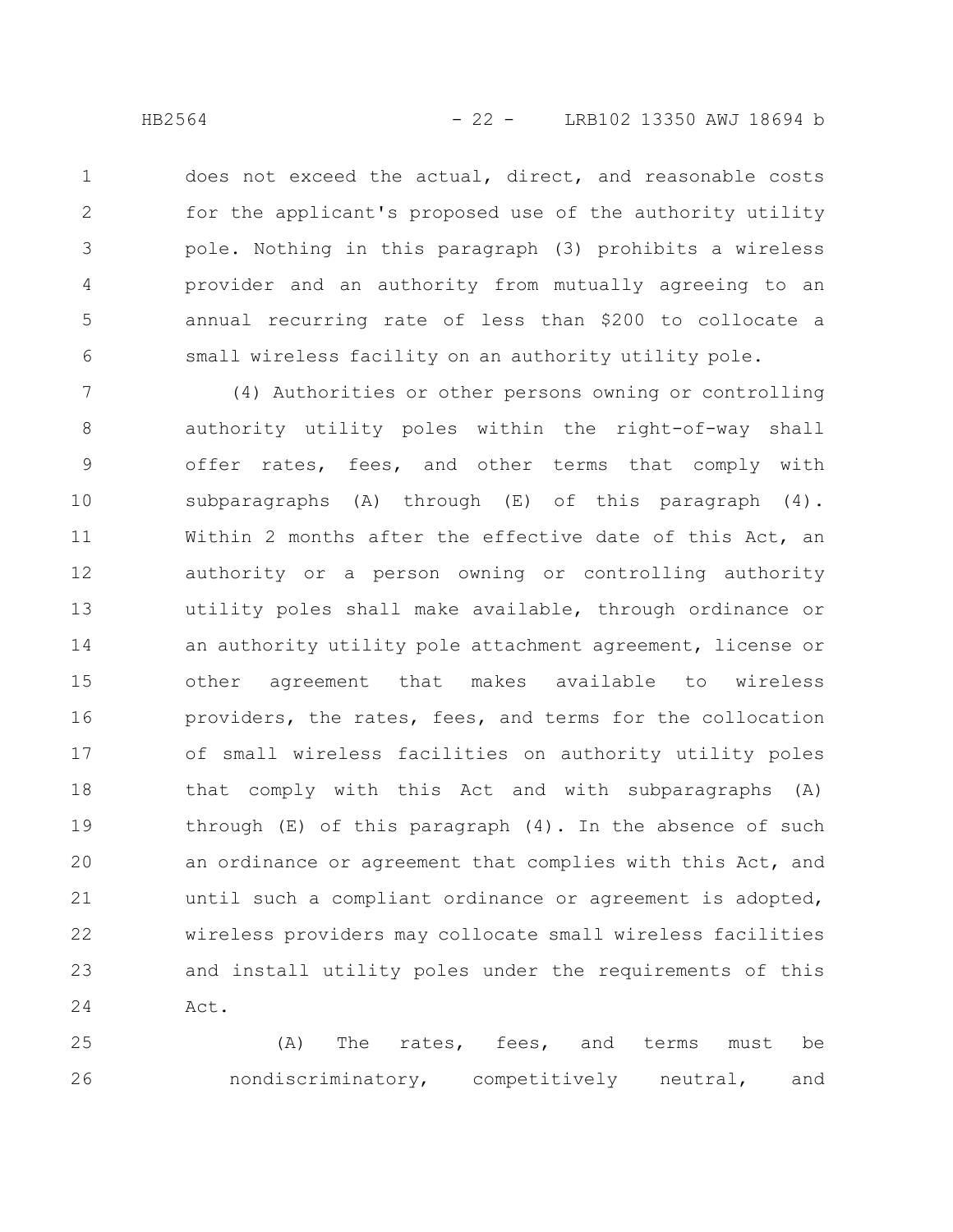1

2

3

4

5

6

commercially reasonable, and may address, among other requirements, the requirements in subparagraphs (A) through (I) of paragraph (6) of subsection (d) of this Section; subsections (e), (i), and (k) of this Section; Section 30; and Section 35, and must comply with this Act.

(B) For authority utility poles that support aerial facilities used to provide communications services or electric service, wireless providers shall comply with the process for make-ready work under 47 U.S.C. 224 and its implementing regulations, and the authority shall follow a substantially similar process for make-ready work except to the extent that the timing requirements are otherwise addressed in this Act. The good-faith estimate of the person owning or controlling the authority utility pole for any make-ready work necessary to enable the pole to support the requested collocation shall include authority utility pole replacement, if necessary. 7 8 9 10 11 12 13 14 15 16 17 18 19

(C) For authority utility poles that do not support aerial facilities used to provide communications services or electric service, the authority shall provide a good-faith estimate for any make-ready work necessary to enable the authority utility pole to support the requested collocation, including pole replacement, if necessary, within 90 20 21 22 23 24 25 26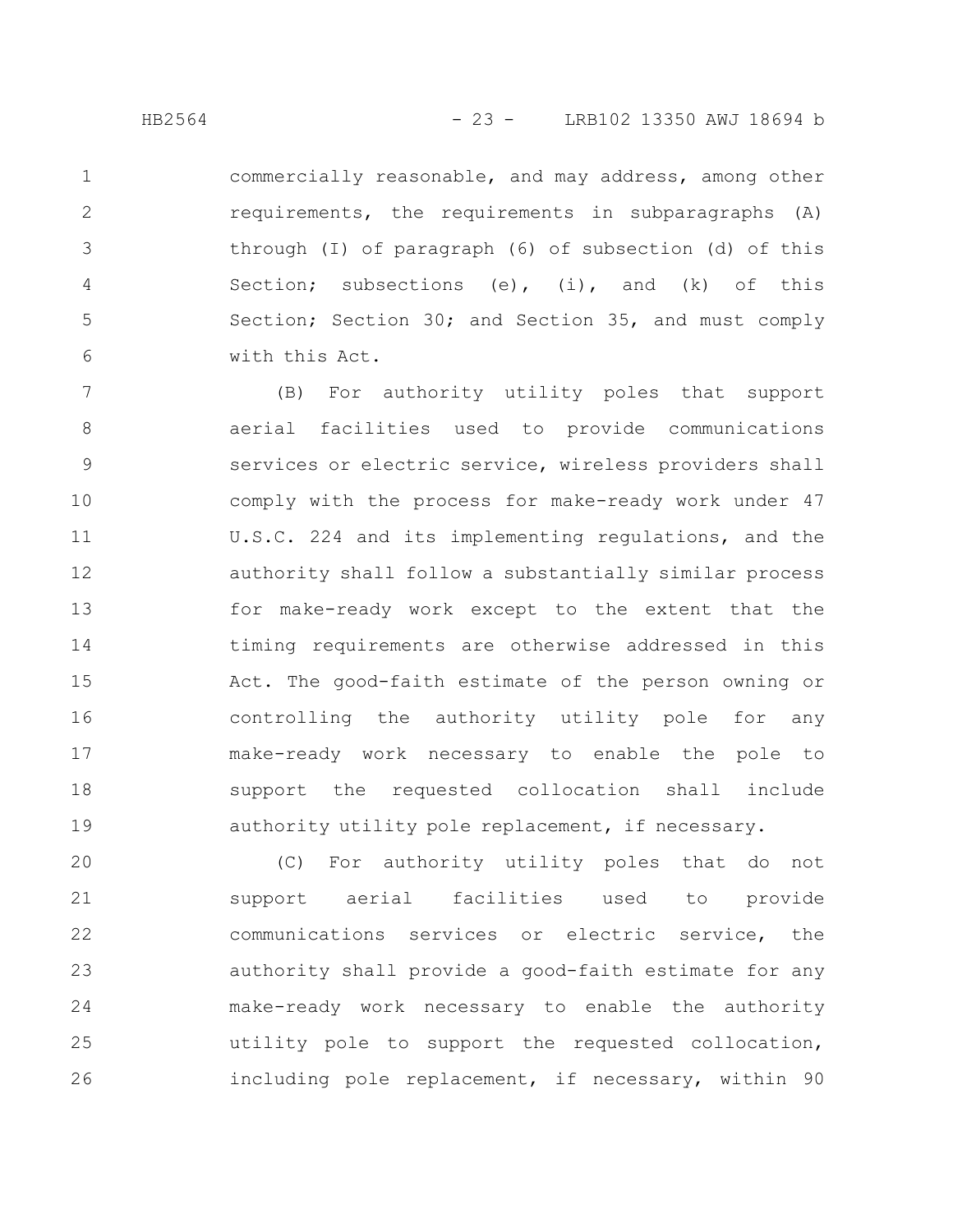HB2564 - 24 - LRB102 13350 AWJ 18694 b

days after receipt of a complete application. Make-ready work, including any authority utility pole replacement, shall be completed within 60 days of written acceptance of the good-faith estimate by the applicant at the wireless provider's sole cost and expense. Alternatively, if the authority determines that applicable codes or public safety regulations require the authority utility pole to be replaced to support the requested collocation, the authority may require the wireless provider to replace the authority utility pole at the wireless provider's sole cost and expense. 1 2 3 4 5 6 7 8 9 10 11 12

(D) The authority shall not require more make-ready work than required to meet applicable codes or industry standards. Make-ready work may include work needed to accommodate additional public safety communications needs that are identified in a documented and approved plan for the deployment of public safety equipment as specified in paragraph (1) of subsection (d) of this Section and included in an existing or preliminary authority or public service agency budget for attachment within one year of the application. Fees for make-ready work, including any authority utility pole replacement, shall not exceed actual costs or the amount charged to communications service providers for similar work and shall not 13 14 15 16 17 18 19 20 21 22 23 24 25 26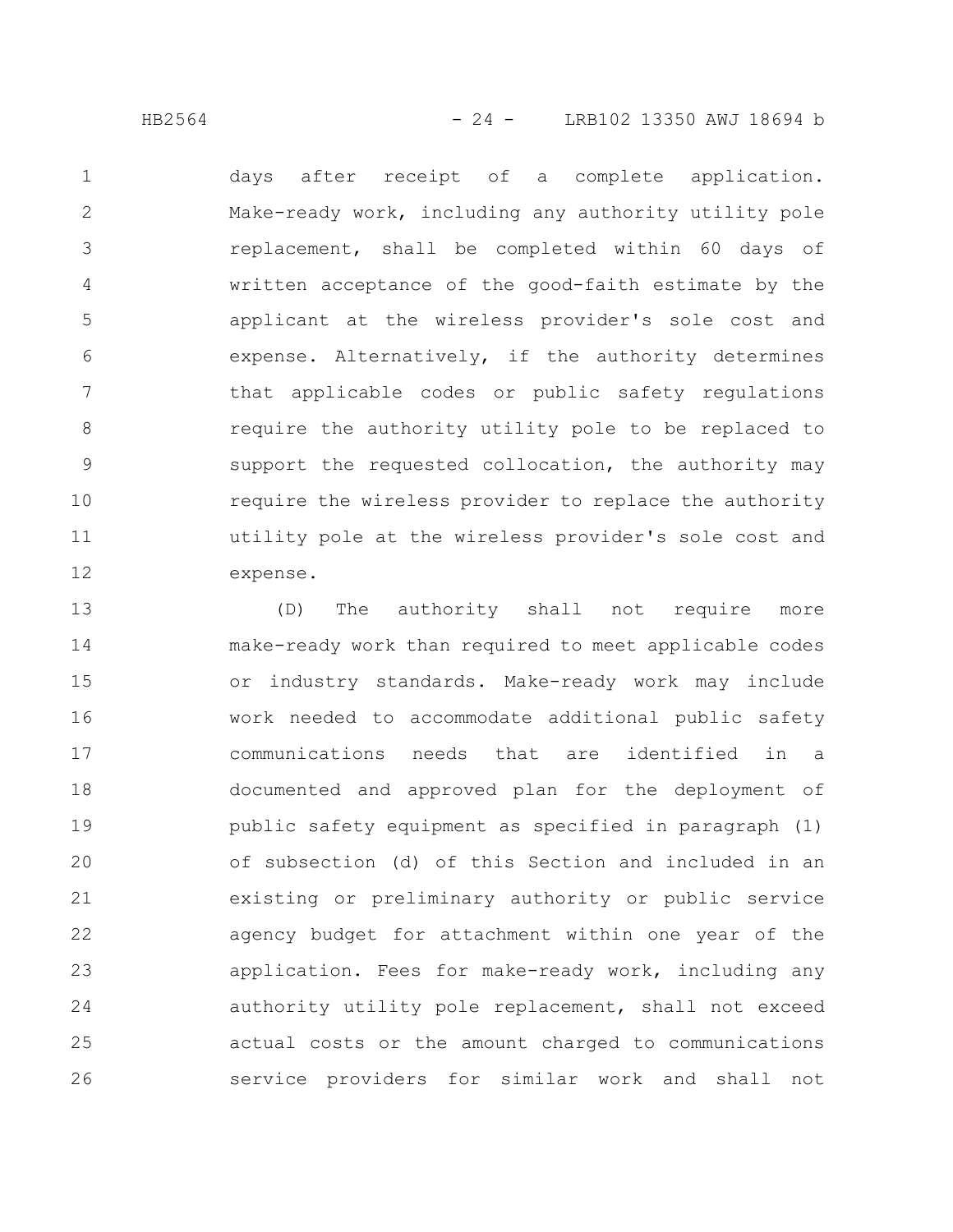include any consultants' fees or expenses for authority utility poles that do not support aerial facilities used to provide communications services or electric service. Make-ready work, including any pole replacement, shall be completed within 60 days of written acceptance of the good-faith estimate by the wireless provider, at its sole cost and expense. 1 2 3 4 5 6 7

(E) A wireless provider that has an existing agreement with the authority on the effective date of the Act may accept the rates, fees, and terms that an authority makes available under this Act for the collocation of small wireless facilities or the installation of new utility poles for the collocation of small wireless facilities that are the subject of an application submitted 2 or more years after the effective date of the Act as provided in this paragraph (4) by notifying the authority that it opts to accept such rates, fees, and terms. The existing agreement remains in effect, subject to applicable termination provisions, for the small wireless facilities the wireless provider has collocated on the authority's utility poles pursuant to applications submitted to the authority before the wireless provider provides such notice and exercises its option under this subparagraph. 8 9 10 11 12 13 14 15 16 17 18 19 20 21 22 23 24 25

(j) An authority shall authorize the collocation of small 26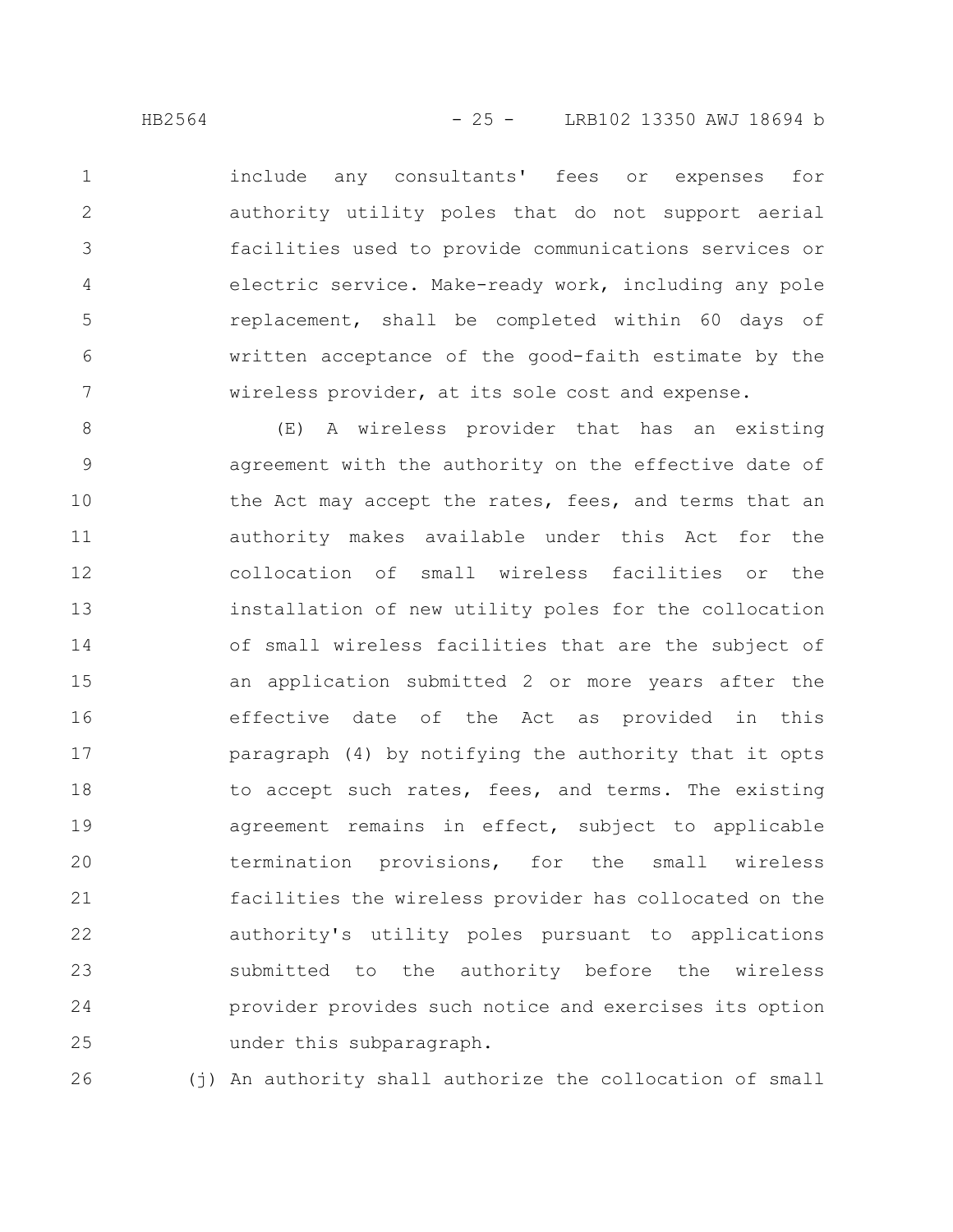wireless facilities on utility poles owned or controlled by the authority that are not located within rights-of-way to the same extent the authority currently permits access to utility poles for other commercial projects or uses. The collocations shall be subject to reasonable and nondiscriminatory rates, fees, and terms as provided in an agreement between the authority and the wireless provider. 1 2 3 4 5 6 7

(k) Nothing in this Section precludes an authority from adopting reasonable rules with respect to the removal of abandoned small wireless facilities. A small wireless facility that is not operated for a continuous period of 12 months shall be considered abandoned and the owner of the facility must remove the small wireless facility and any associated wireless support structure or utility pole within 90 days after receipt of written notice from the authority notifying the owner of the abandonment. The requirement that a wireless support structure or utility pole associated with an abandoned small wireless facility be removed does not apply if the owner does not own or otherwise have the right to remove the structure or pole, and does not apply to authority-owned utility poles unless requested by the authority. The notice shall be sent by certified or registered mail, return receipt requested, by the authority to the owner at the last known address of the owner. If the small wireless facility and associated wireless support structure or utility pole, if any, is not removed within 90 days of such notice, the authority may remove or cause the 8 9 10 11 12 13 14 15 16 17 18 19 20 21 22 23 24 25 26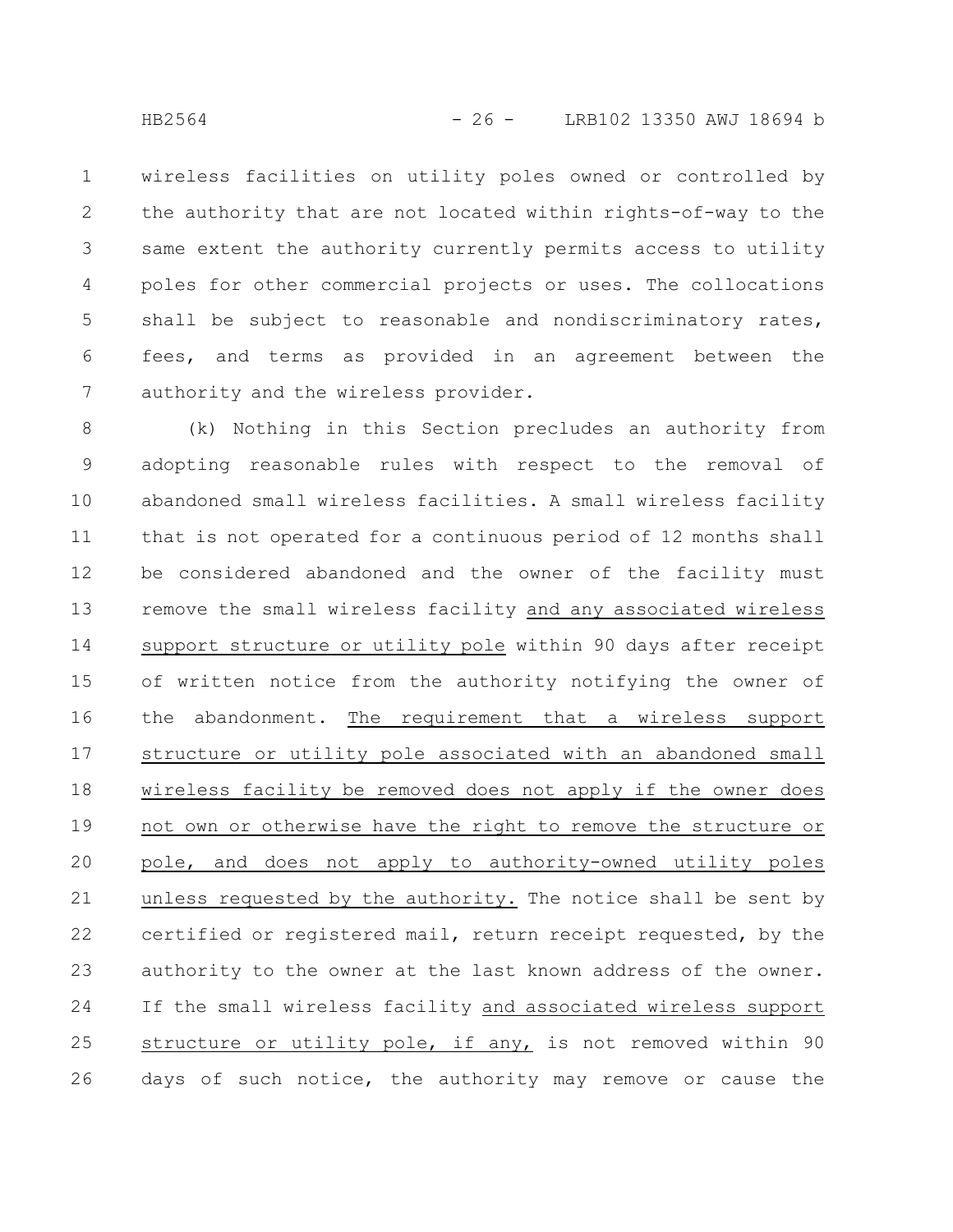removal of the such facility and associated structure or pole pursuant to the terms of its pole attachment agreement for authority utility poles or through whatever actions are provided for abatement of nuisances or by other law for removal and cost recovery. An authority may require a wireless provider to provide written notice to the authority if it sells or transfers small wireless facilities subject to this Act within the jurisdictional boundary of the authority. Such notice shall include the name and contact information of the new wireless provider. 1 2 3 4 5 6 7 8 9 10

(l) Nothing in this Section requires an authority to install or maintain any specific utility pole or to continue to install or maintain utility poles in any location if the authority makes a non-discriminatory decision to eliminate above-ground utility poles of a particular type generally, such as electric utility poles, in all or a significant portion of its geographic jurisdiction. For authority utility poles with collocated small wireless facilities in place when an authority makes a decision to eliminate above-ground utility poles of a particular type generally, the authority shall either (i) continue to maintain the authority utility pole or install and maintain a reasonable alternative utility pole or wireless support structure for the collocation of the small wireless facility, or (ii) offer to sell the utility pole to the wireless provider at a reasonable cost or allow the wireless provider to install its own utility pole so it can 11 12 13 14 15 16 17 18 19 20 21 22 23 24 25 26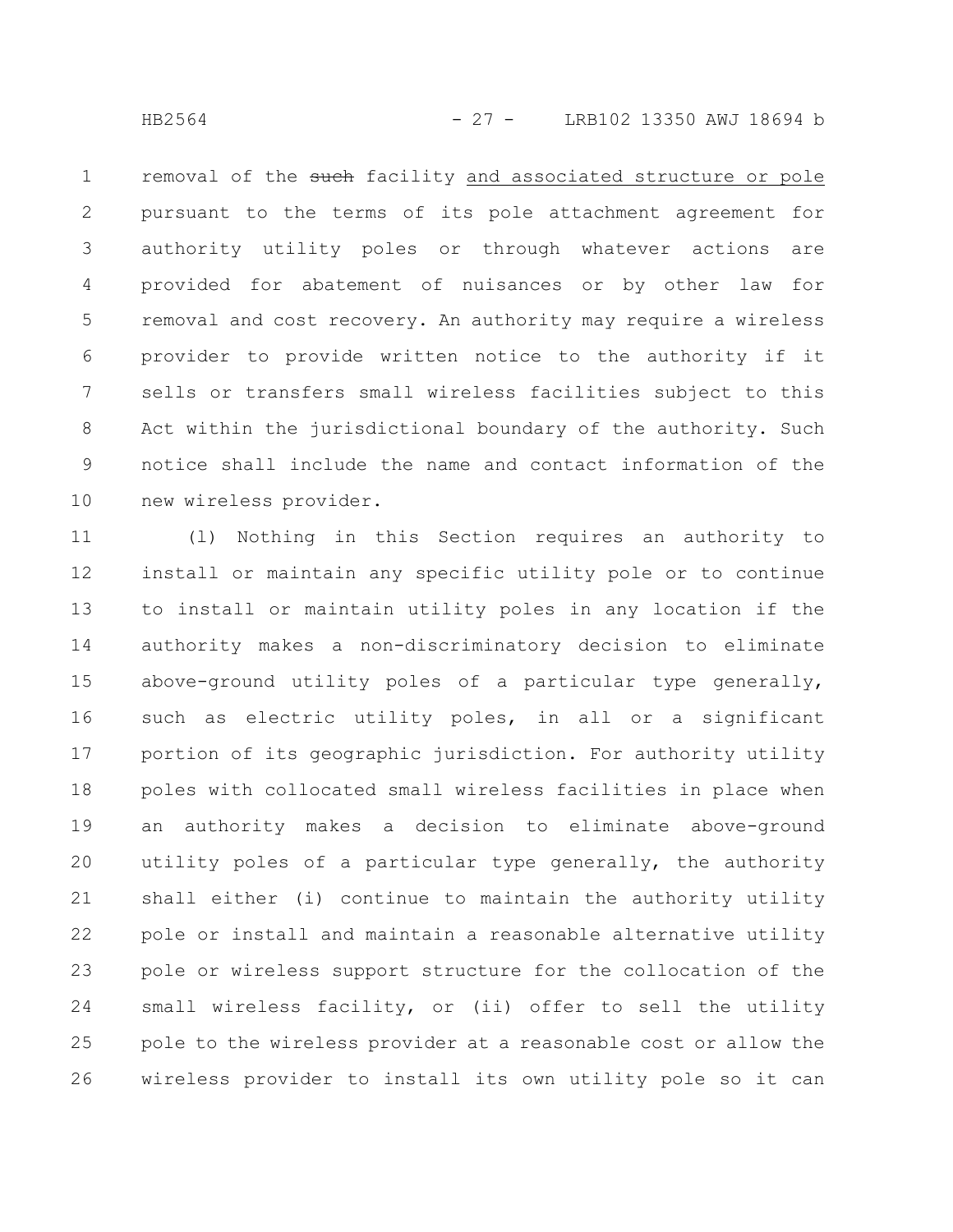maintain service from that location. 1

| $\overline{2}$ | (m) Nothing in this Section precludes an authority from        |
|----------------|----------------------------------------------------------------|
| 3              | adopting reasonable rules requiring providers, where feasible, |
| 4              | as new technology becomes available, and after receiving all   |
| 5              | necessary permits and approvals required by the authority, to: |
| 6              | (1) Place above-ground small wireless facilities and           |
| $\overline{7}$ | associated equipment, including accessory equipment that       |
| 8              | has been mounted to a utility pole or wireless support         |
| 9              | structure, below ground, at the wireless provider's sole       |
| 10             | cost and expense.                                              |
| 11             | When replacing larger, more visually intrusive<br>(2)          |
| 12             | small wireless facilities with smaller, less visually          |
| 13             | intrusive facilities, to replace them with facilities with     |
| 14             | the smallest visual profile, to the extent such facilities     |
| 15             | are commercially available, technologically compatible         |
| 16             | with the wireless provider's local network system, and         |
| 17             | already used in the wireless provider's national or            |
| 18             | regional wireless network system.                              |
| 19             | (Source: P.A. 100-585, eff. 6-1-18.)                           |

(50 ILCS 840/45 new) 20

| 21 | Sec. 45. Radio frequency compliance. Wireless providers        |
|----|----------------------------------------------------------------|
| 22 | shall comply with the FCC's radio frequency emissions          |
| 23 | standards at all times. Wireless providers may be required by  |
| 24 | an ordinance of an authority to perform on-going monitoring of |
| 25 | small wireless facilities to ensure all equipment continues to |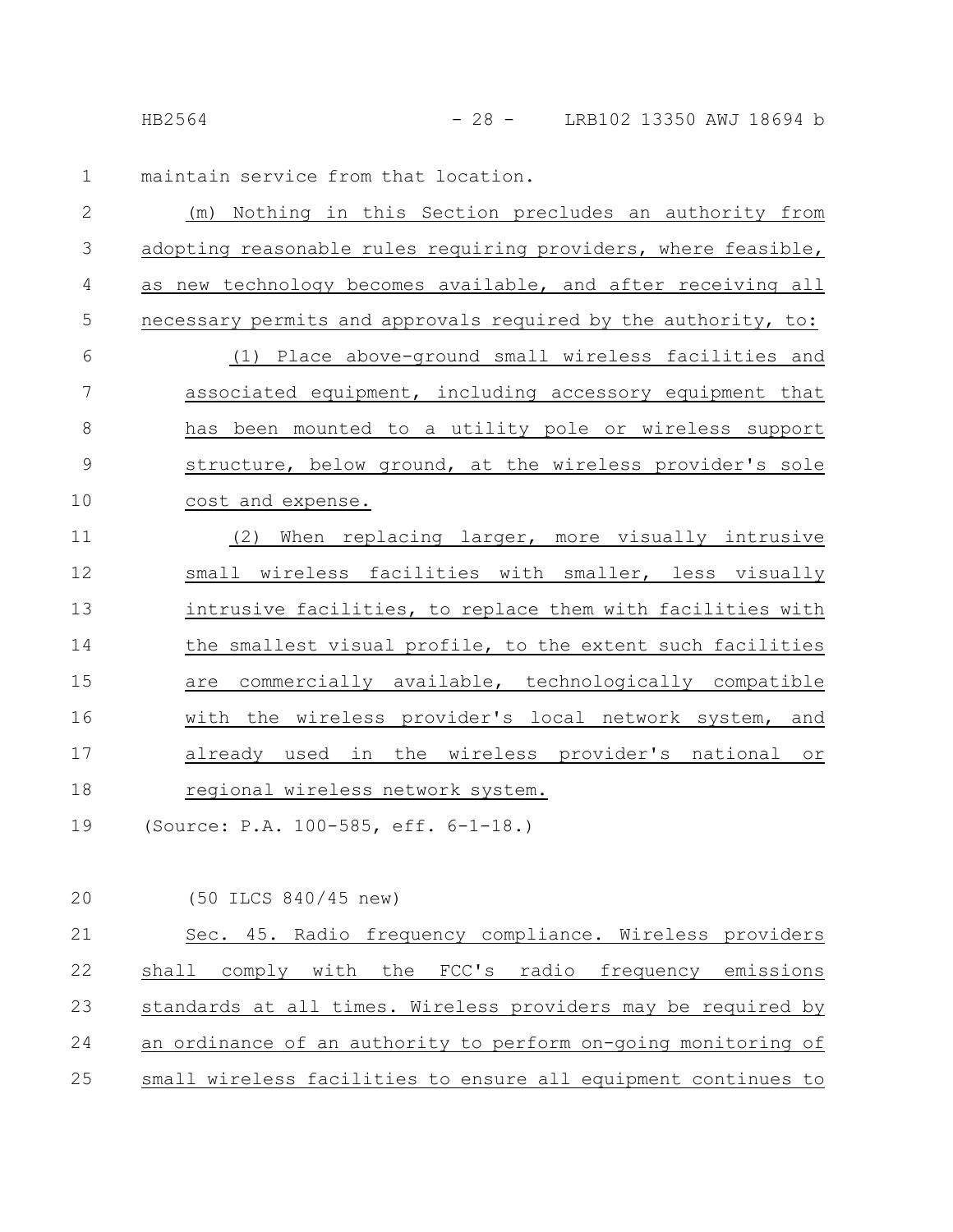| $\mathbf 1$      | operate within allowable FCC radio frequency emission ranges    |
|------------------|-----------------------------------------------------------------|
| $\mathbf{2}$     | and to provide, on either a quarterly or annual basis, as       |
| $\mathcal{S}$    | determined by an authority, a certification with supporting     |
| $\overline{4}$   | information confirming whether all of the wireless provider's   |
| 5                | small wireless facilities within an authority's jurisdiction    |
| $\sqrt{6}$       | operated in compliance with all FCC radio frequency emission    |
| $\boldsymbol{7}$ | limits during the quarterly or annual reporting period. The     |
| $8\,$            | certified quarterly or annual report shall, where required, be  |
| $\mathsf 9$      | delivered to the attention of the chief executive officer of    |
| 10               | the authority by the 30th of the month following the end of the |
| 11               | calendar quarter or year, as applicable. A wireless provider    |
| 12               | shall, upon request of an authority at any time, perform radio  |
| 13               | frequency testing of all or specific small wireless             |
| 14               | facilities, provide such testing results to the authority, and  |
| 15               | shall promptly respond to all authority requests for            |
| 16               | information or cooperation with respect to any of the           |
| 17               | foregoing. Authority staff may, at an authority's option,       |
| 18               | accompany the wireless provider or its agents in the            |
| 19               | performance of such testing. An authority has the right, but    |
| 20               | not the obligation, to employ a qualified radio frequency       |
| 21               | engineer to conduct periodic random and unannounced testing of  |
| 22               | permitted small wireless facilities to determine their          |
| 23               | compliance with all FCC radio frequency emission limits. In     |
| 24               | the event the authority decides to perform its own testing on   |
| 25               | small wireless facilities the authority may, where it deems it  |
| 26               | necessary, request that the wireless provider be present for    |